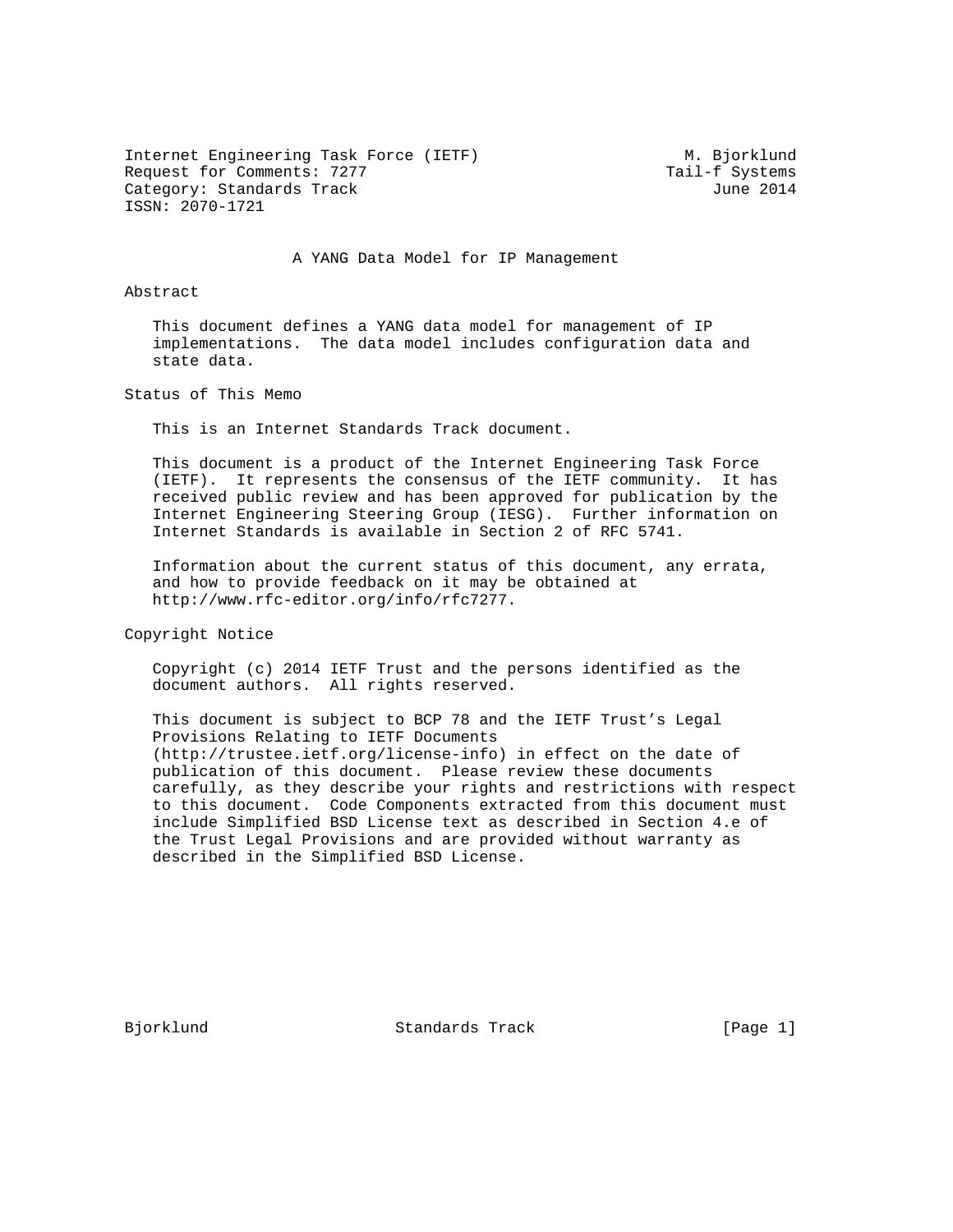Table of Contents

## 1. Introduction

 This document defines a YANG [RFC6020] data model for management of IP implementations.

 The data model covers configuration of per-interface IPv4 and IPv6 parameters, and mappings of IP addresses to link-layer addresses. It also provides information about which IP addresses are operationally used, and which link-layer mappings exist. Per-interface parameters are added through augmentation of the interface data model defined in [RFC7223].

1.1. Terminology

 The following terms are defined in [RFC6241] and are not redefined here:

- o client
- o configuration data
- o server
- o state data

Bjorklund Standards Track [Page 2]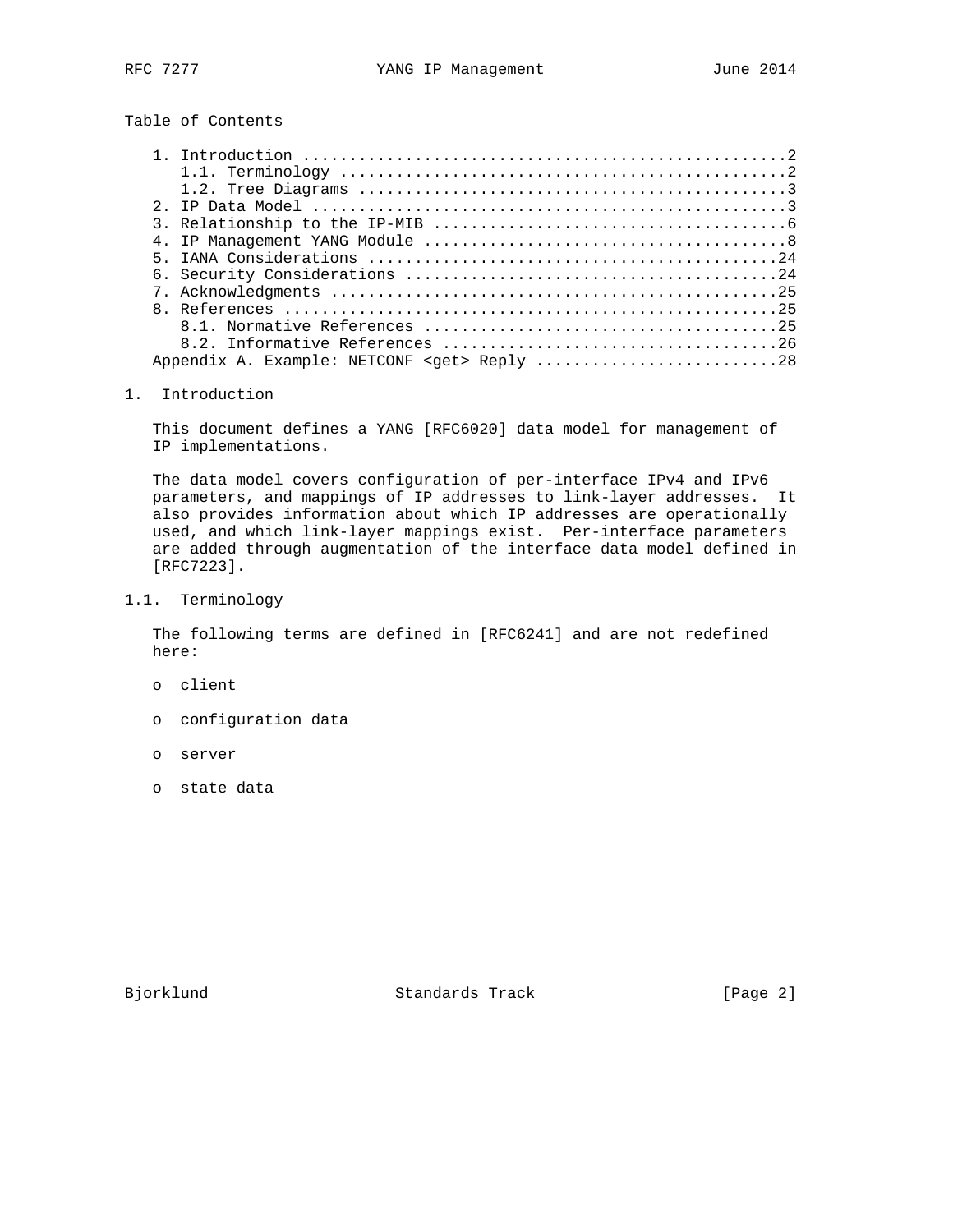The following terms are defined in [RFC6020] and are not redefined here:

- o augment
- o data model
- o data node

 The terminology for describing YANG data models is found in [RFC6020].

1.2. Tree Diagrams

 A simplified graphical representation of the data model is used in this document. The meaning of the symbols in these diagrams is as follows:

- o Brackets "[" and "]" enclose list keys.
- o Abbreviations before data node names: "rw" means configuration data (read-write), and "ro" means state data (read-only).
- o Symbols after data node names: "?" means an optional node, "!" means a presence container, and "\*" denotes a list and leaf-list.
- o Parentheses enclose choice and case nodes, and case nodes are also marked with a colon (":").
- o Ellipsis ("...") stands for contents of subtrees that are not shown.
- 2. IP Data Model

 This document defines the YANG module "ietf-ip", which augments the "interface" and "interface-state" lists defined in the "ietf-interfaces" module [RFC7223] with IP-specific data nodes, and also adds IP-specific state data.

Bjorklund Standards Track [Page 3]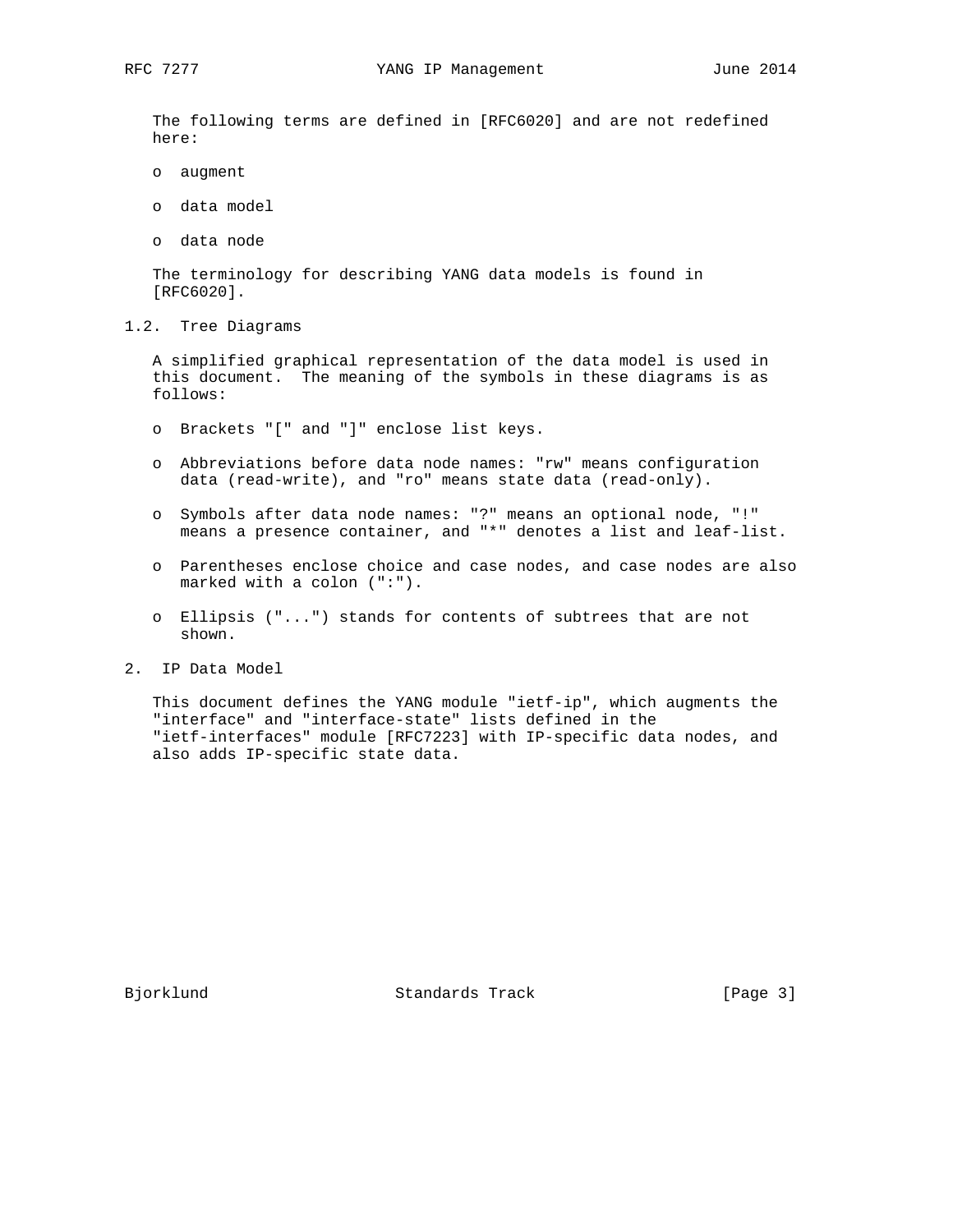The data model has the following structure for IP configuration per interface:

 +--rw if:interfaces +--rw if:interface\* [name] ... +--rw ipv4! | +--rw enabled? boolean | +--rw forwarding? boolean | +--rw mtu? uint16 | +--rw address\* [ip] | | +--rw ip inet:ipv4-address-no-zone | | +--rw (subnet) | | +--:(prefix-length) | | | +--rw ip:prefix-length? uint8 | | +--:(netmask) | | +--rw ip:netmask? yang:dotted-quad | +--rw neighbor\* [ip] | +--rw ip inet:ipv4-address-no-zone | +--rw link-layer-address yang:phys-address +--rw ipv6! +--rw enabled? boolean +--rw forwarding? boolean +--rw mtu? uint32 +--rw address\* [ip] | +--rw ip inet:ipv6-address-no-zone | +--rw prefix-length uint8 +--rw neighbor\* [ip] | +--rw ip inet:ipv6-address-no-zone | +--rw link-layer-address yang:phys-address +--rw dup-addr-detect-transmits? uint32 +--rw autoconf +--rw create-global-addresses? boolean +--rw create-temporary-addresses? boolean +--rw temporary-valid-lifetime? uint32 +--rw temporary-preferred-lifetime? uint32

 The data model defines two configuration containers per interface -- "ipv4" and "ipv6", representing the IPv4 and IPv6 address families. In each container, there is a leaf "enabled" that controls whether or not the address family is enabled on that interface, and a leaf "forwarding" that controls whether or not IP packet forwarding for the address family is enabled on the interface. In each container, there is also a list of configured addresses, and a list of configured mappings from IP addresses to link-layer addresses.

Bjorklund Standards Track [Page 4]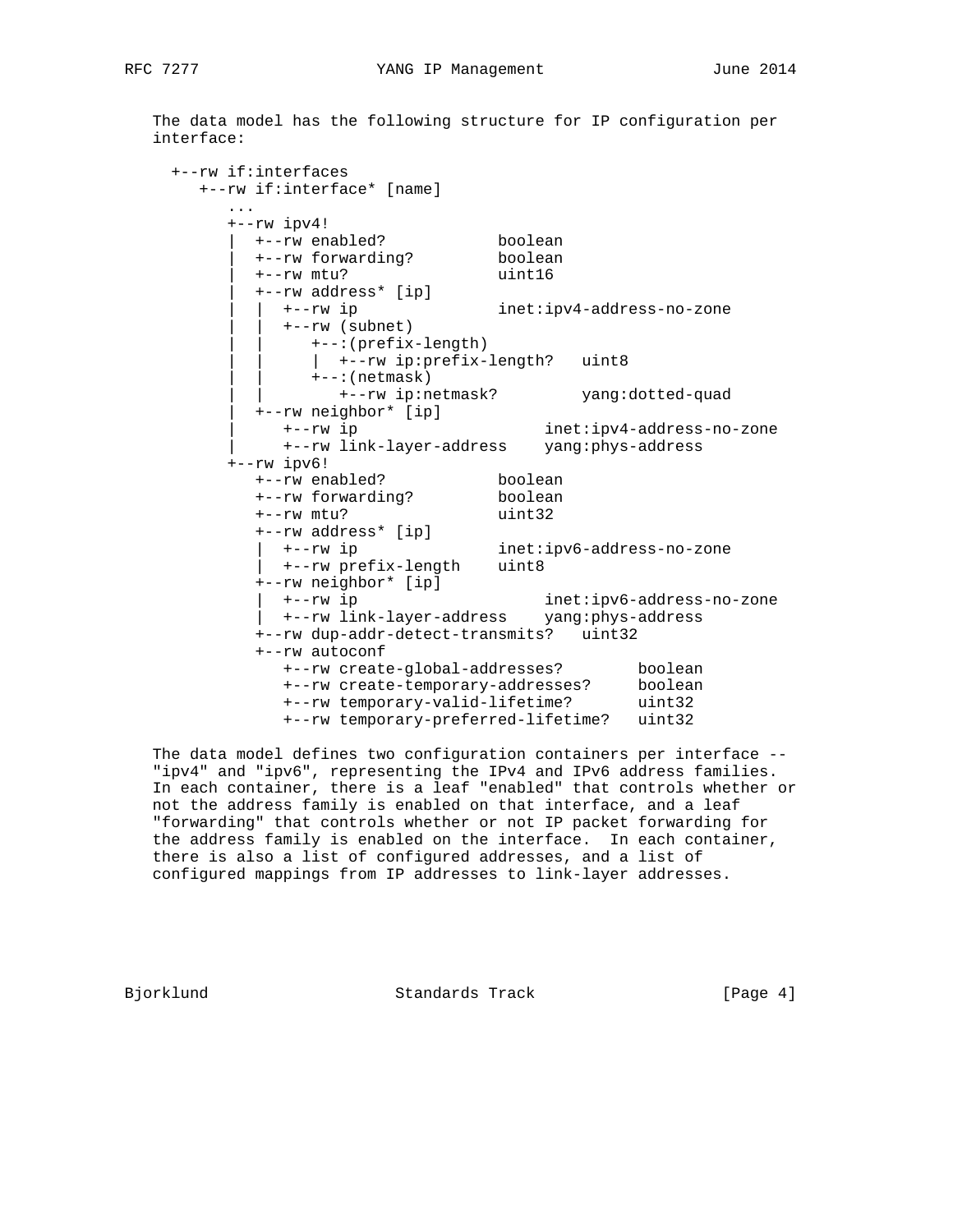```
 The data model has the following structure for IP state per
  interface:
   +--ro if:interfaces-state
      +--ro if:interface* [name]
        ...
        +--ro ipv4!
          | +--ro forwarding? boolean
           | +--ro mtu? uint16
          | +--ro address* [ip]
            | | +--ro ip inet:ipv4-address-no-zone
            | | +--ro (subnet)?
            | +--:(prefix-length) | | | | +--ro prefix-length? uint8
| | | +--:(netmask)
| | | +--ro netmask? yang:dotted-quad
| | +--ro origin? ip-address-origin
           | +--ro neighbor* [ip]
             | +--ro ip inet:ipv4-address-no-zone
             | +--ro link-layer-address? yang:phys-address
            | +--ro origin? neighbor-origin
        +--ro ipv6!
           +--ro forwarding? boolean
           +--ro mtu? uint32
           +--ro address* [ip]
             | +--ro ip inet:ipv6-address-no-zone
             | +--ro prefix-length uint8
| +--ro origin? ip-address-origin
| +--ro status? enumeration
+--ro neighbor* [ip]
             +--ro ip inet:ipv6-address-no-zone
             +--ro link-layer-address? yang:phys-address
+--ro origin? neighbor-origin
```
 The data model defines two state containers per interface -- "ipv4" and "ipv6", representing the IPv4 and IPv6 address families. In each container, there is a leaf "forwarding" that indicates whether or not IP packet forwarding is enabled on that interface. In each container, there is also a list of all addresses in use and a list of known mappings from IP addresses to link-layer addresses.

+--ro state? enumeration

+--ro is-router? empty

Bjorklund Standards Track [Page 5]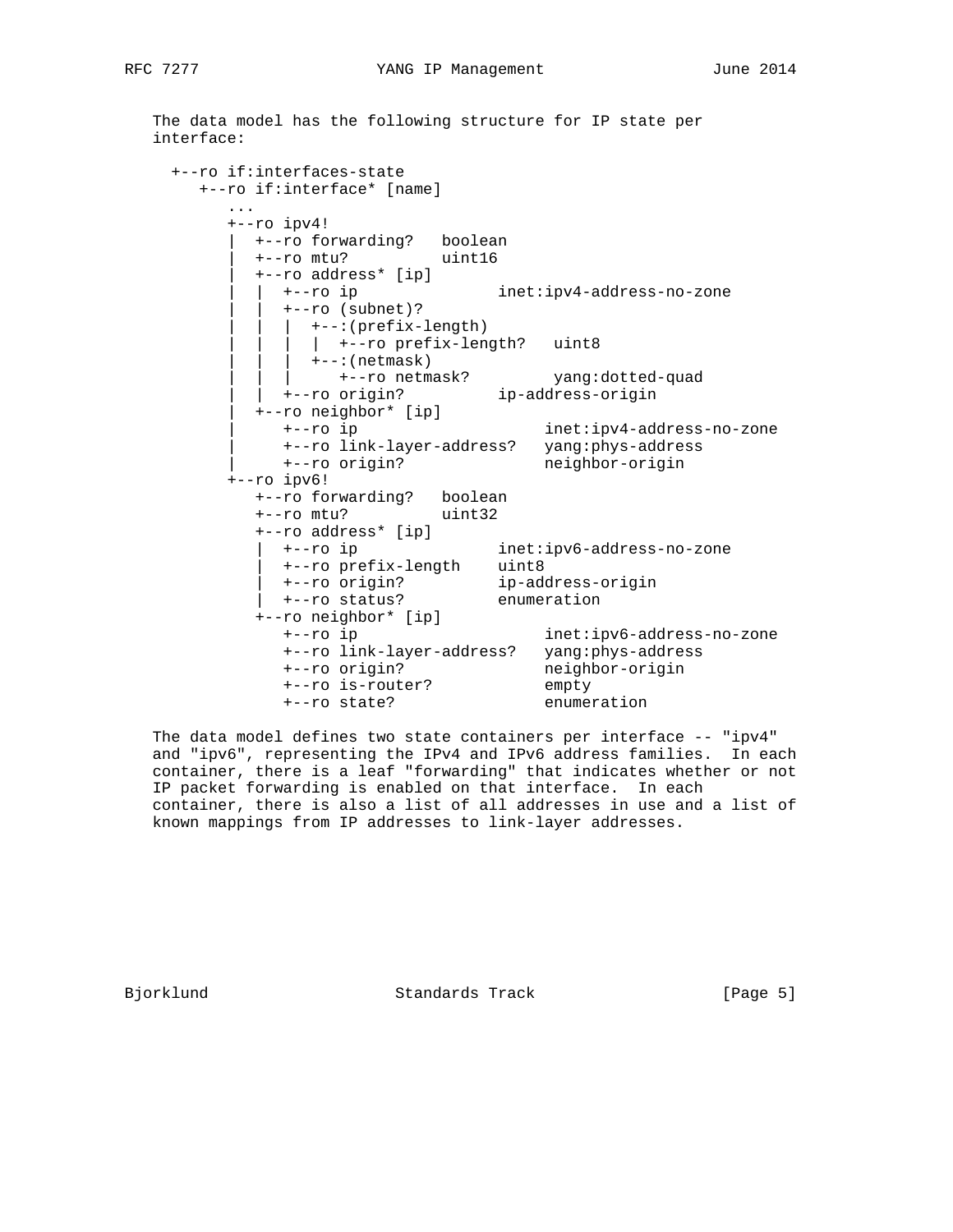3. Relationship to the IP-MIB

 If the device implements the IP-MIB [RFC4293], each entry in the "ipv4/address" and "ipv6/address" lists is mapped to one ipAddressEntry, where the ipAddressIfIndex refers to the "address" entry's interface.

 The IP-MIB defines objects to control IPv6 Router Advertisement messages. The corresponding YANG data nodes are defined in [ROUTING-MGMT].

 The entries in "ipv4/neighbor" and "ipv6/neighbor" are mapped to ipNetToPhysicalTable.

 The following tables list the YANG data nodes with corresponding objects in the IP-MIB.

| YANG data node in<br>/if:interfaces/if:interface | IP-MIB object                 |
|--------------------------------------------------|-------------------------------|
| ipv4/enabled                                     | ipv4InterfaceEnableStatus     |
| ipv4/address                                     | ipAddressEntry                |
| ipv4/address/ip                                  | ipAddressAddrType             |
|                                                  | ipAddressAddr                 |
| ipv4/neighbor                                    | ipNetToPhysicalEntry          |
| ipv4/neighbor/ip                                 | ipNetToPhysicalNetAddressType |
|                                                  | ipNetToPhysicalNetAddress     |
| ipv4/neighbor/link-layer-address                 | ipNetToPhysicalPhysAddress    |
| ipv6/enabled                                     | ipv6InterfaceEnableStatus     |
| ipv6/forwarding                                  | ipv6InterfaceForwarding       |
| ipv6/address                                     | ipAddressEntry                |
| ipv6/address/ip                                  | ipAddressAddrType             |
|                                                  | ipAddressAddr                 |
| ipv6/neighbor                                    | ipNetToPhysicalEntry          |
| ipv6/neighbor/link-layer-address                 | ipNetToPhysicalPhysAddress    |
| ipv6/neighbor/origin                             | ipNetToPhysicalType           |

YANG Interface Configuration Data Nodes and Related IP-MIB Objects

Bjorklund Standards Track [Page 6]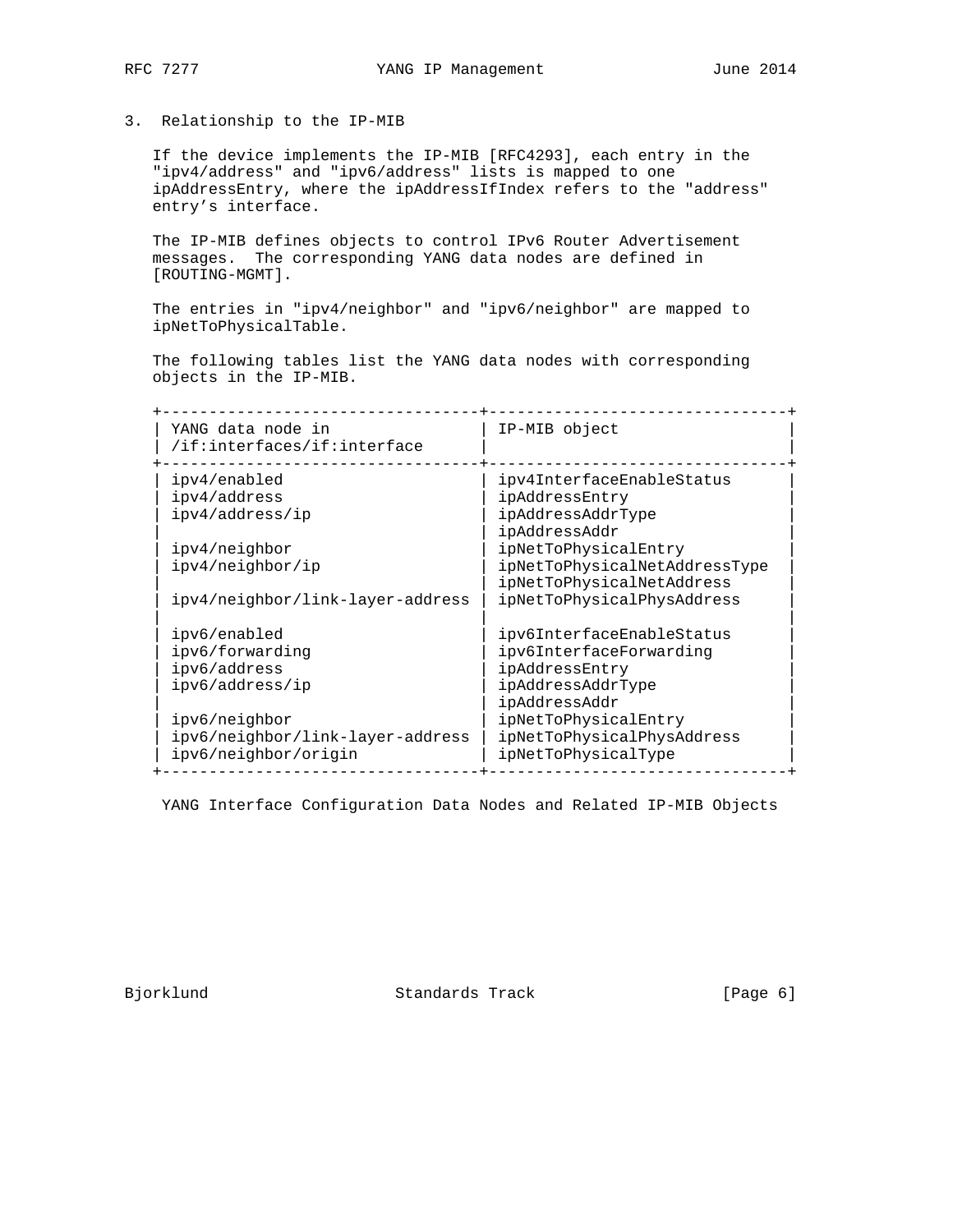| YANG data node in<br>/if:interfaces-state/if:interface | IP-MIB object                 |
|--------------------------------------------------------|-------------------------------|
| ipv4                                                   | ipv4InterfaceEnableStatus     |
| ipv4/address                                           | ipAddressEntry                |
| ipv4/address/ip                                        | ipAddressAddrType             |
|                                                        | ipAddressAddr                 |
| ipv4/address/origin                                    | ipAddressOrigin               |
| ipv4/neighbor                                          | ipNetToPhysicalEntry          |
| ipv4/neighbor/ip                                       | ipNetToPhysicalNetAddressType |
|                                                        | ipNetToPhysicalNetAddress     |
| ipv4/neighbor/link-layer-address                       | ipNetToPhysicalPhysAddress    |
| ipv4/neighbor/origin                                   | ipNetToPhysicalType           |
| ipv6                                                   | ipv6InterfaceEnableStatus     |
| ipv6/forwarding                                        | ipv6InterfaceForwarding       |
| ipv6/address                                           | ipAddressEntry                |
| ipv6/address/ip                                        | ipAddressAddrType             |
|                                                        | ipAddressAddr                 |
| ipv6/address/origin                                    | ipAddressOrigin               |
| ipv6/address/status                                    | ipAddressStatus               |
| ipv6/neighbor                                          | ipNetToPhysicalEntry          |
| ipv6/neighbor/ip                                       | ipNetToPhysicalNetAddressType |
|                                                        | ipNetToPhysicalNetAddress     |
| ipv6/neighbor/link-layer-address                       | ipNetToPhysicalPhysAddress    |
| ipv6/neighbor/origin                                   | ipNetToPhysicalType           |
| ipv6/neighbor/state                                    | ipNetToPhysicalState          |

YANG Interface State Data Nodes and Related IP-MIB Objects

Bjorklund Standards Track [Page 7]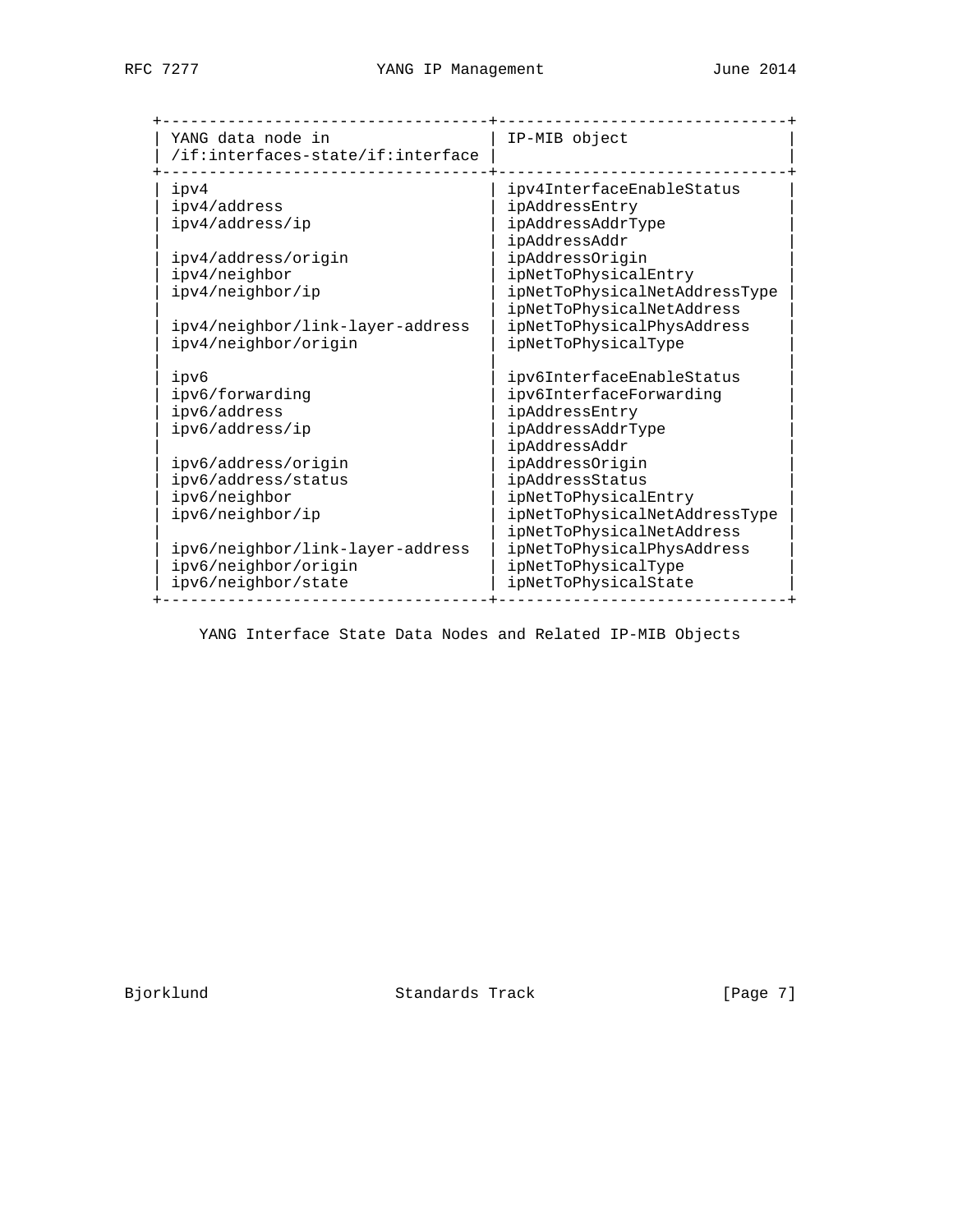4. IP Management YANG Module

```
 This module imports typedefs from [RFC6991] and [RFC7223], and it
references [RFC0791], [RFC0826], [RFC2460], [RFC4861], [RFC4862],
[RFC4941], and [RFC7217].
<CODE BEGINS> file "ietf-ip@2014-06-16.yang"
module ietf-ip {
namespace "urn:ietf:params:xml:ns:yang:ietf-ip";
 prefix ip;
 import ietf-interfaces {
  prefix if;
 }
 import ietf-inet-types {
  prefix inet;
 }
 import ietf-yang-types {
  prefix yang;
 }
 organization
   "IETF NETMOD (NETCONF Data Modeling Language) Working Group";
 contact
   "WG Web: <http://tools.ietf.org/wg/netmod/>
    WG List: <mailto:netmod@ietf.org>
    WG Chair: Thomas Nadeau
              <mailto:tnadeau@lucidvision.com>
    WG Chair: Juergen Schoenwaelder
              <mailto:j.schoenwaelder@jacobs-university.de>
    Editor: Martin Bjorklund
              <mailto:mbj@tail-f.com>";
```
Bjorklund Standards Track [Page 8]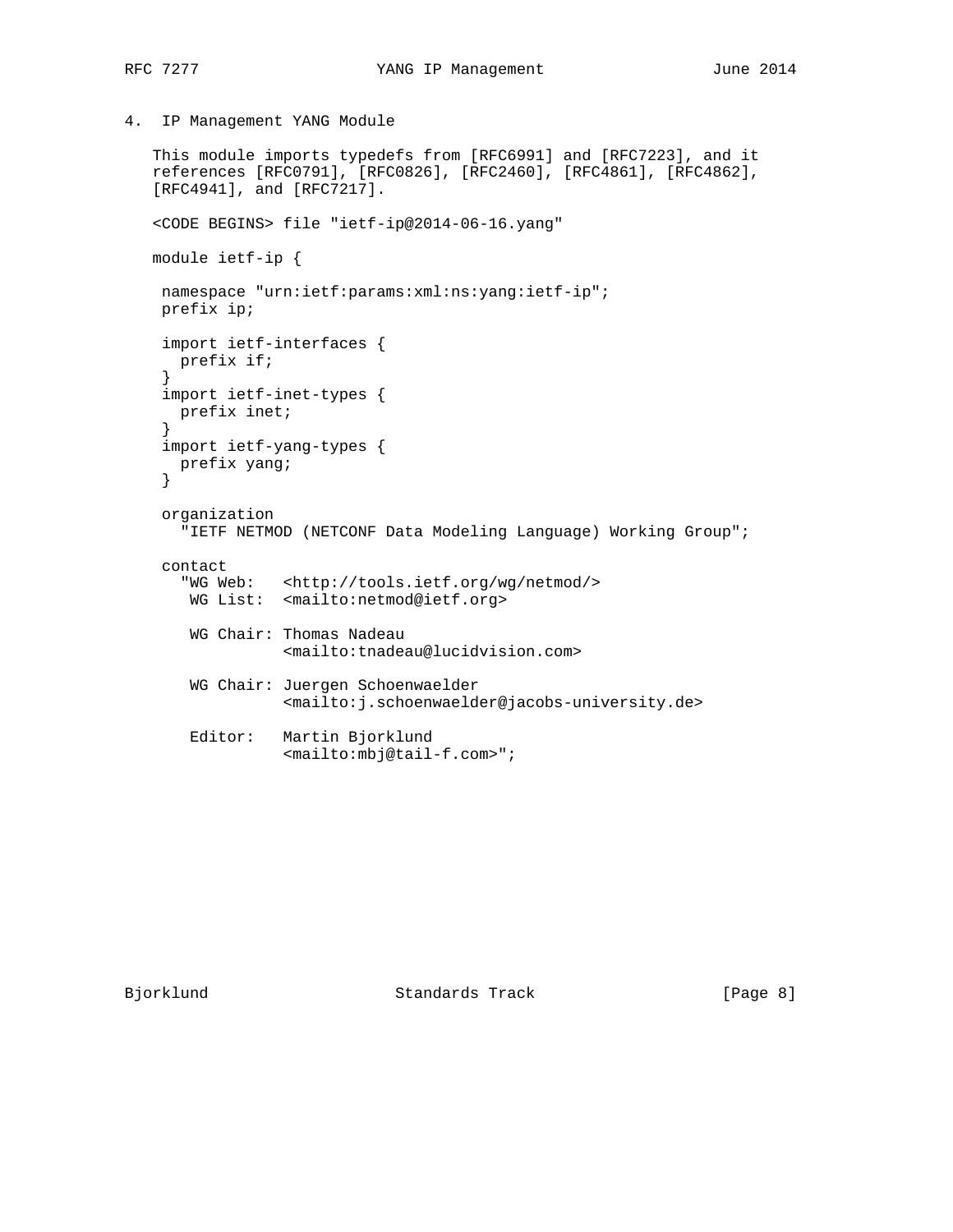```
 description
  "This module contains a collection of YANG definitions for
   configuring IP implementations.
   Copyright (c) 2014 IETF Trust and the persons identified as
   authors of the code. All rights reserved.
   Redistribution and use in source and binary forms, with or
   without modification, is permitted pursuant to, and subject
   to the license terms contained in, the Simplified BSD License
   set forth in Section 4.c of the IETF Trust's Legal Provisions
   Relating to IETF Documents
   (http://trustee.ietf.org/license-info).
   This version of this YANG module is part of RFC 7277; see
   the RFC itself for full legal notices.";
revision 2014-06-16 {
 description
    "Initial revision.";
 reference
    "RFC 7277: A YANG Data Model for IP Management";
}
/*
 * Features
 */
feature ipv4-non-contiguous-netmasks {
  description
    "Indicates support for configuring non-contiguous
    subnet masks.";
}
feature ipv6-privacy-autoconf {
  description
    "Indicates support for Privacy Extensions for Stateless Address
    Autoconfiguration in IPv6.";
 reference
    "RFC 4941: Privacy Extensions for Stateless Address
               Autoconfiguration in IPv6";
}
```
Bjorklund Standards Track [Page 9]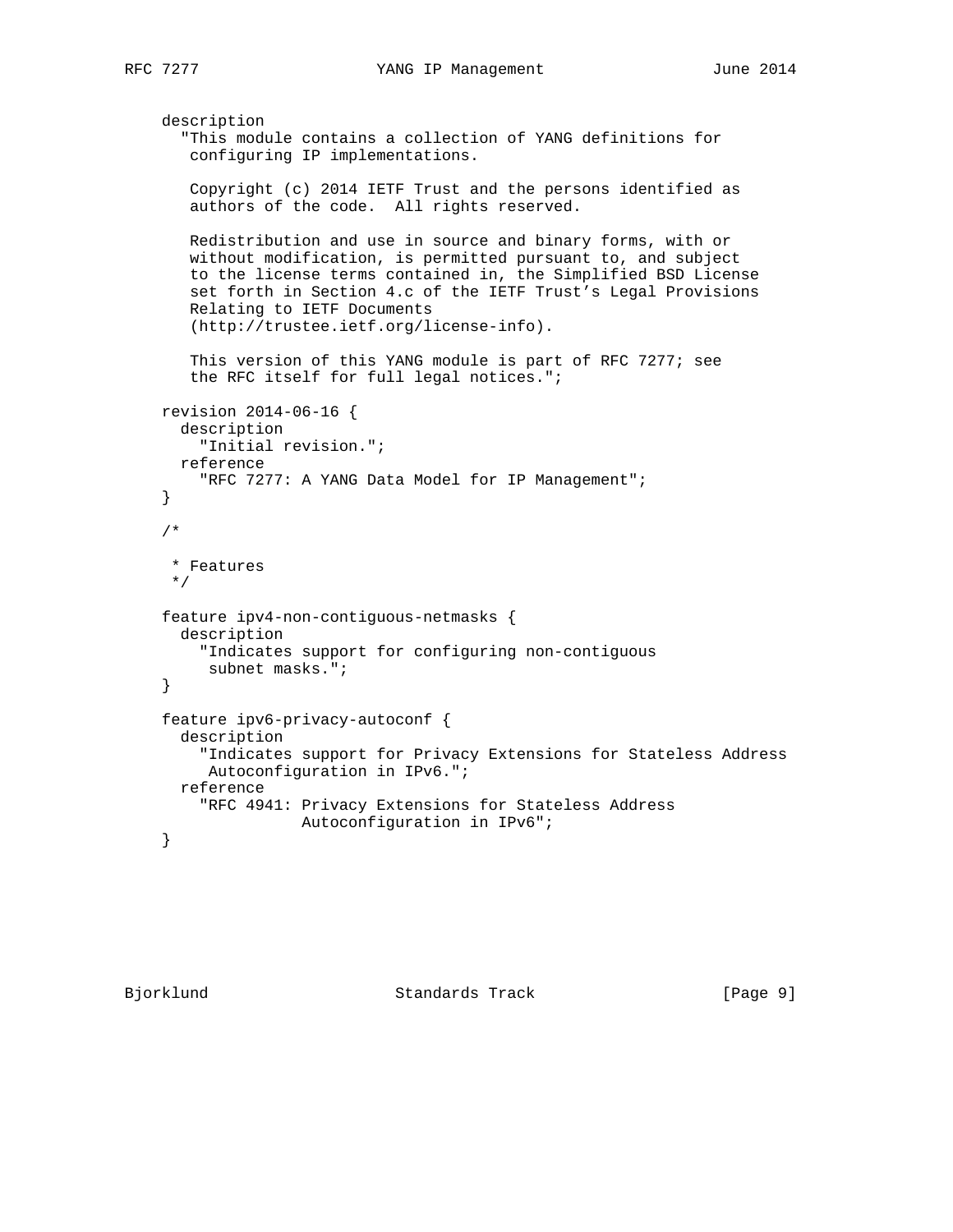```
 /*
     * Typedefs
     */
    typedef ip-address-origin {
      type enumeration {
       enum other {
          description
            "None of the following.";
        }
       enum static {
         description
            "Indicates that the address has been statically
             configured - for example, using NETCONF or a Command Line
             Interface.";
        }
        enum dhcp {
         description
            "Indicates an address that has been assigned to this
             system by a DHCP server.";
        }
        enum link-layer {
          description
            "Indicates an address created by IPv6 stateless
             autoconfiguration that embeds a link-layer address in its
       interface identifier.";<br>}
}
        enum random {
          description
            "Indicates an address chosen by the system at
             random, e.g., an IPv4 address within 169.254/16, an
             RFC 4941 temporary address, or an RFC 7217 semantically
             opaque address.";
          reference
            "RFC 4941: Privacy Extensions for Stateless Address
                       Autoconfiguration in IPv6
             RFC 7217: A Method for Generating Semantically Opaque
                       Interface Identifiers with IPv6 Stateless
                       Address Autoconfiguration (SLAAC)";
       }
      }
     description
       "The origin of an address.";
    }
```
Bjorklund Standards Track [Page 10]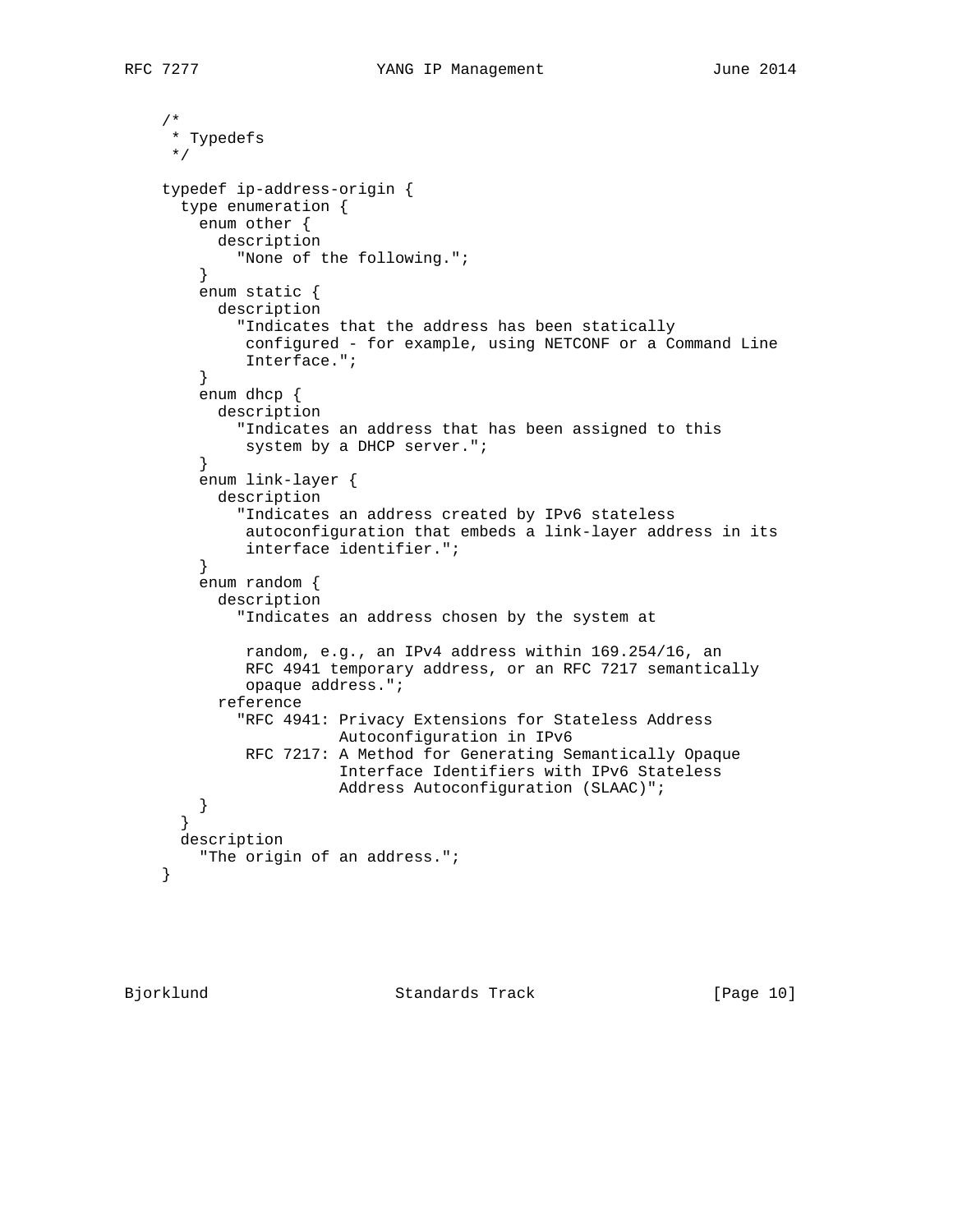```
 typedef neighbor-origin {
 type enumeration {
   enum other {
      description
        "None of the following.";
    }
   enum static {
     description
        "Indicates that the mapping has been statically
         configured - for example, using NETCONF or a Command Line
         Interface.";
    }
   enum dynamic {
     description
        "Indicates that the mapping has been dynamically resolved
        using, e.g., IPv4 ARP or the IPv6 Neighbor Discovery
        protocol.";
   }
  }
 description
    "The origin of a neighbor entry.";
}
/*
* Configuration data nodes
 */
augment "/if:interfaces/if:interface" {
  description
    "Parameters for configuring IP on interfaces.
     If an interface is not capable of running IP, the server
     must not allow the client to configure these parameters.";
 container ipv4 {
   presence
      "Enables IPv4 unless the 'enabled' leaf
       (which defaults to 'true') is set to 'false'";
   description
      "Parameters for the IPv4 address family.";
```
Bjorklund Standards Track [Page 11]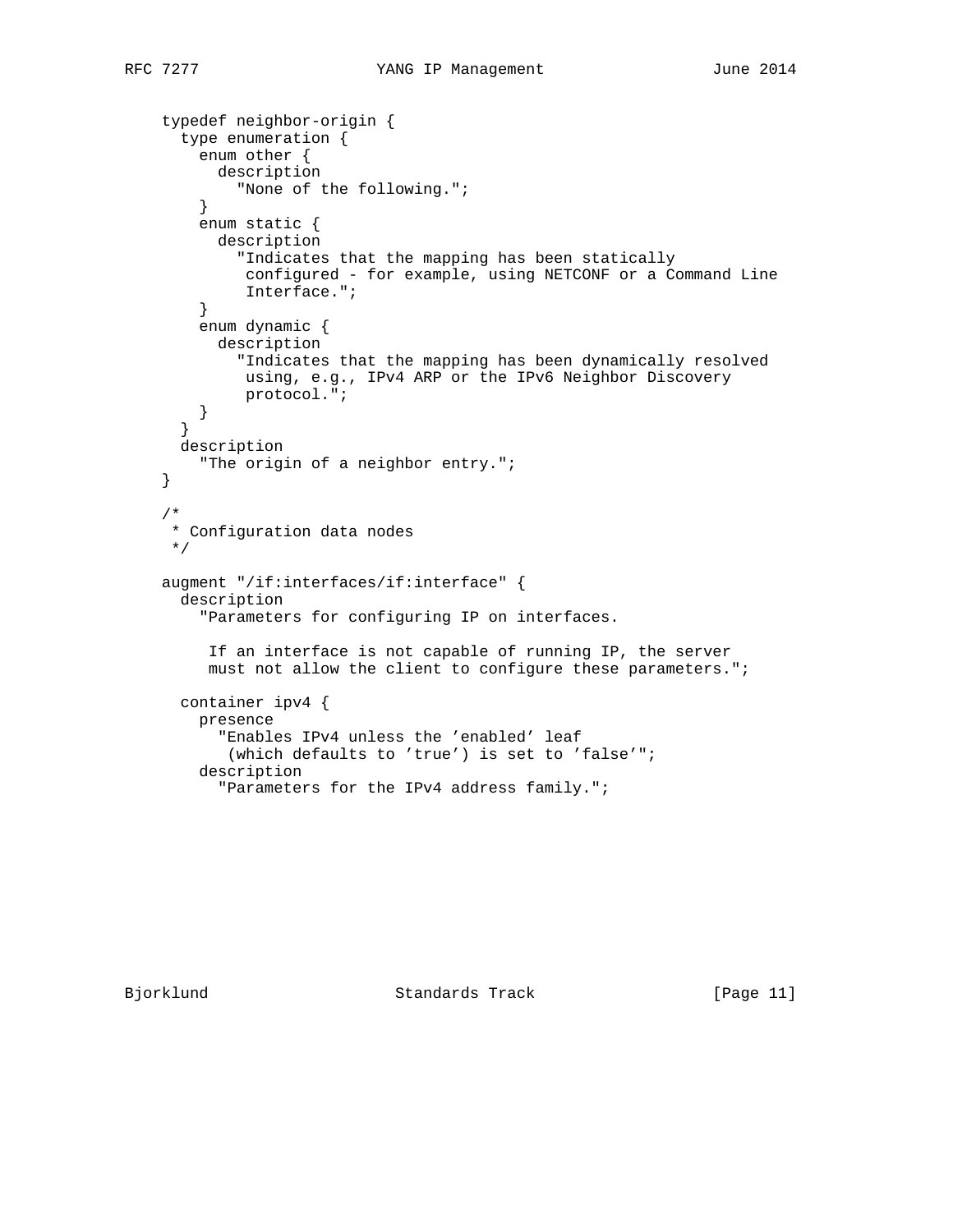```
 leaf enabled {
         type boolean;
         default true;
         description
            "Controls whether IPv4 is enabled or disabled on this
            interface. When IPv4 is enabled, this interface is
            connected to an IPv4 stack, and the interface can send
            and receive IPv4 packets.";
}
       leaf forwarding {
         type boolean;
         default false;
         description
            "Controls IPv4 packet forwarding of datagrams received by,
            but not addressed to, this interface. IPv4 routers
            forward datagrams. IPv4 hosts do not (except those
            source-routed via the host).";
        }
       leaf mtu {
         type uint16 {
           range "68..max";
}
         units octets;
         description
            "The size, in octets, of the largest IPv4 packet that the
            interface will send and receive.
            The server may restrict the allowed values for this leaf,
            depending on the interface's type.
            If this leaf is not configured, the operationally used MTU
            depends on the interface's type.";
         reference
           "RFC 791: Internet Protocol";
}
       list address {
         key "ip";
         description
            "The list of configured IPv4 addresses on the interface.";
         leaf ip {
           type inet:ipv4-address-no-zone;
           description
         "The IPv4 address on the interface.";<br>}
}
```
Bjorklund Standards Track [Page 12]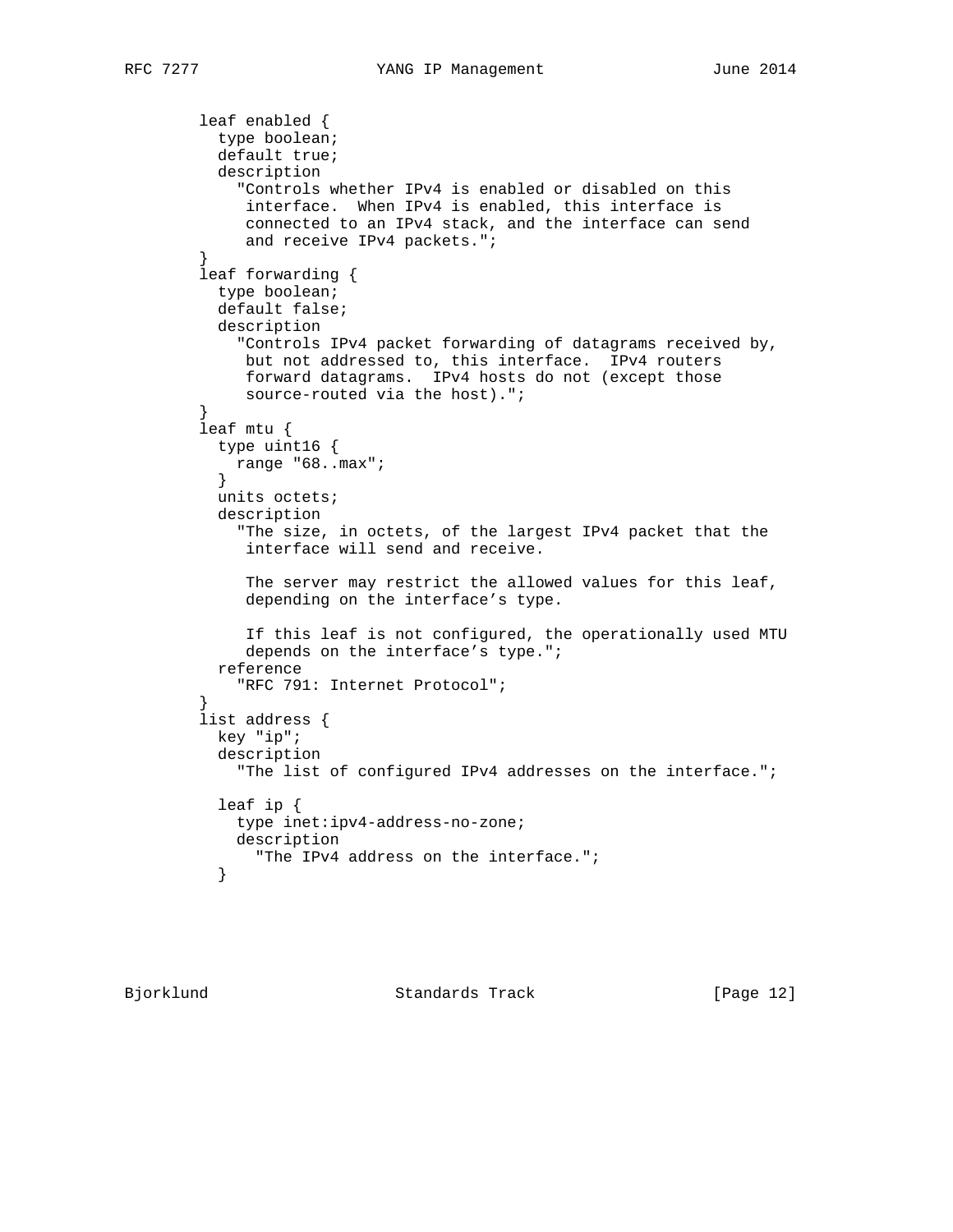```
 choice subnet {
           mandatory true;
           description
             "The subnet can be specified as a prefix-length, or,
              if the server supports non-contiguous netmasks, as
              a netmask.";
           leaf prefix-length {
             type uint8 {
              range "0..32";
}
             description
              "The length of the subnet prefix.";
}
           leaf netmask {
             if-feature ipv4-non-contiguous-netmasks;
             type yang:dotted-quad;
             description
               "The subnet specified as a netmask.";
}
         }
}
       list neighbor {
         key "ip";
         description
           "A list of mappings from IPv4 addresses to
            link-layer addresses.
            Entries in this list are used as static entries in the
            ARP Cache.";
         reference
           "RFC 826: An Ethernet Address Resolution Protocol";
         leaf ip {
           type inet:ipv4-address-no-zone;
           description
         "The IPv4 address of the neighbor node.";
}
         leaf link-layer-address {
           type yang:phys-address;
           mandatory true;
           description
             "The link-layer address of the neighbor node.";
}
       }
     }
```
Bjorklund Standards Track [Page 13]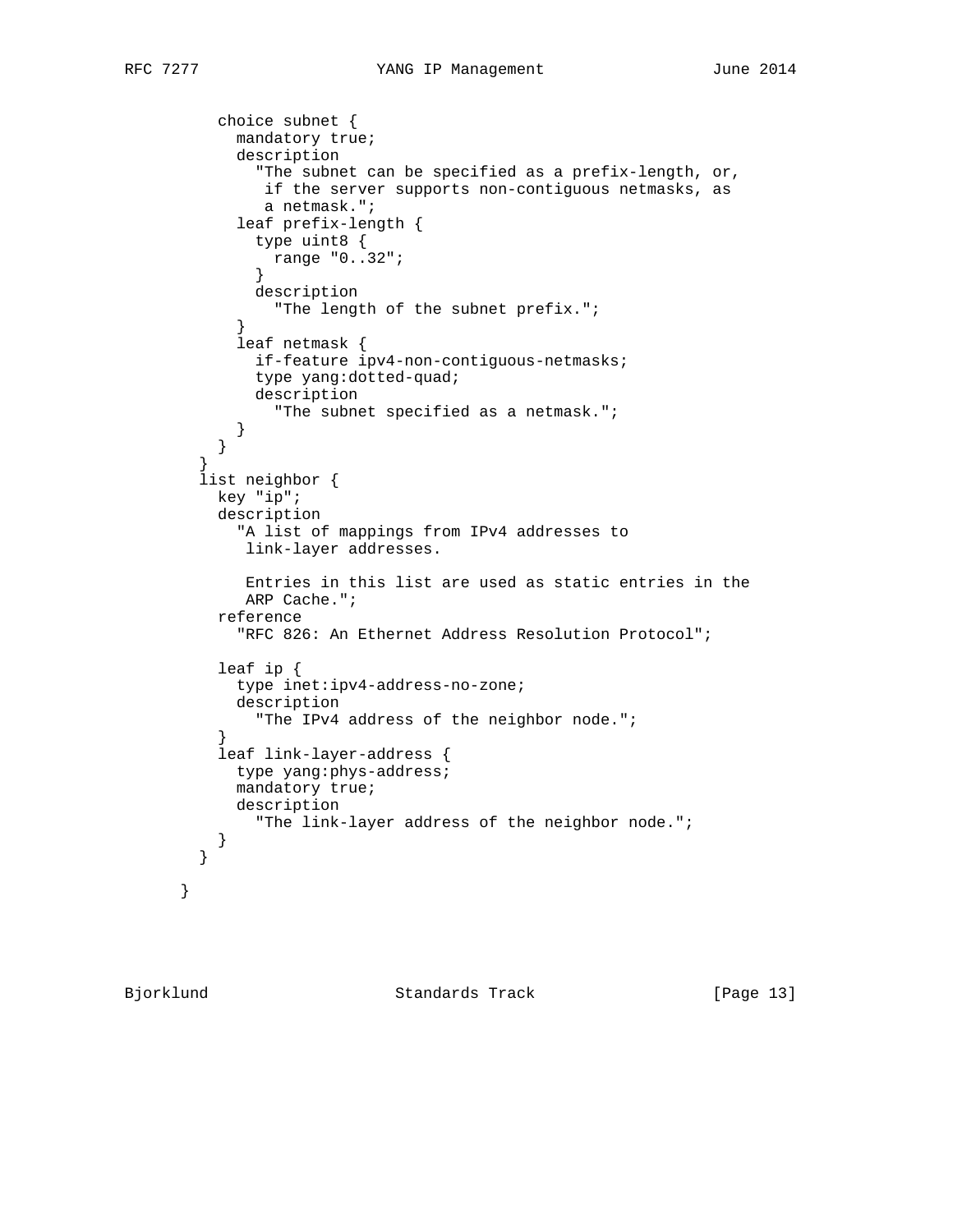```
 container ipv6 {
       presence
          "Enables IPv6 unless the 'enabled' leaf
           (which defaults to 'true') is set to 'false'";
       description
          "Parameters for the IPv6 address family.";
        leaf enabled {
         type boolean;
         default true;
         description
            "Controls whether IPv6 is enabled or disabled on this
            interface. When IPv6 is enabled, this interface is
            connected to an IPv6 stack, and the interface can send
            and receive IPv6 packets.";
        }
        leaf forwarding {
         type boolean;
         default false;
         description
            "Controls IPv6 packet forwarding of datagrams received by,
            but not addressed to, this interface. IPv6 routers
            forward datagrams. IPv6 hosts do not (except those
            source-routed via the host).";
         reference
            "RFC 4861: Neighbor Discovery for IP version 6 (IPv6)
                      Section 6.2.1, IsRouter";
}
       leaf mtu {
         type uint32 {
           range "1280..max";
}
         units octets;
         description
            "The size, in octets, of the largest IPv6 packet that the
            interface will send and receive.
             The server may restrict the allowed values for this leaf,
             depending on the interface's type.
             If this leaf is not configured, the operationally used MTU
             depends on the interface's type.";
         reference
           "RFC 2460: Internet Protocol, Version 6 (IPv6) Specification
                      Section 5";
        }
```
Bjorklund Standards Track [Page 14]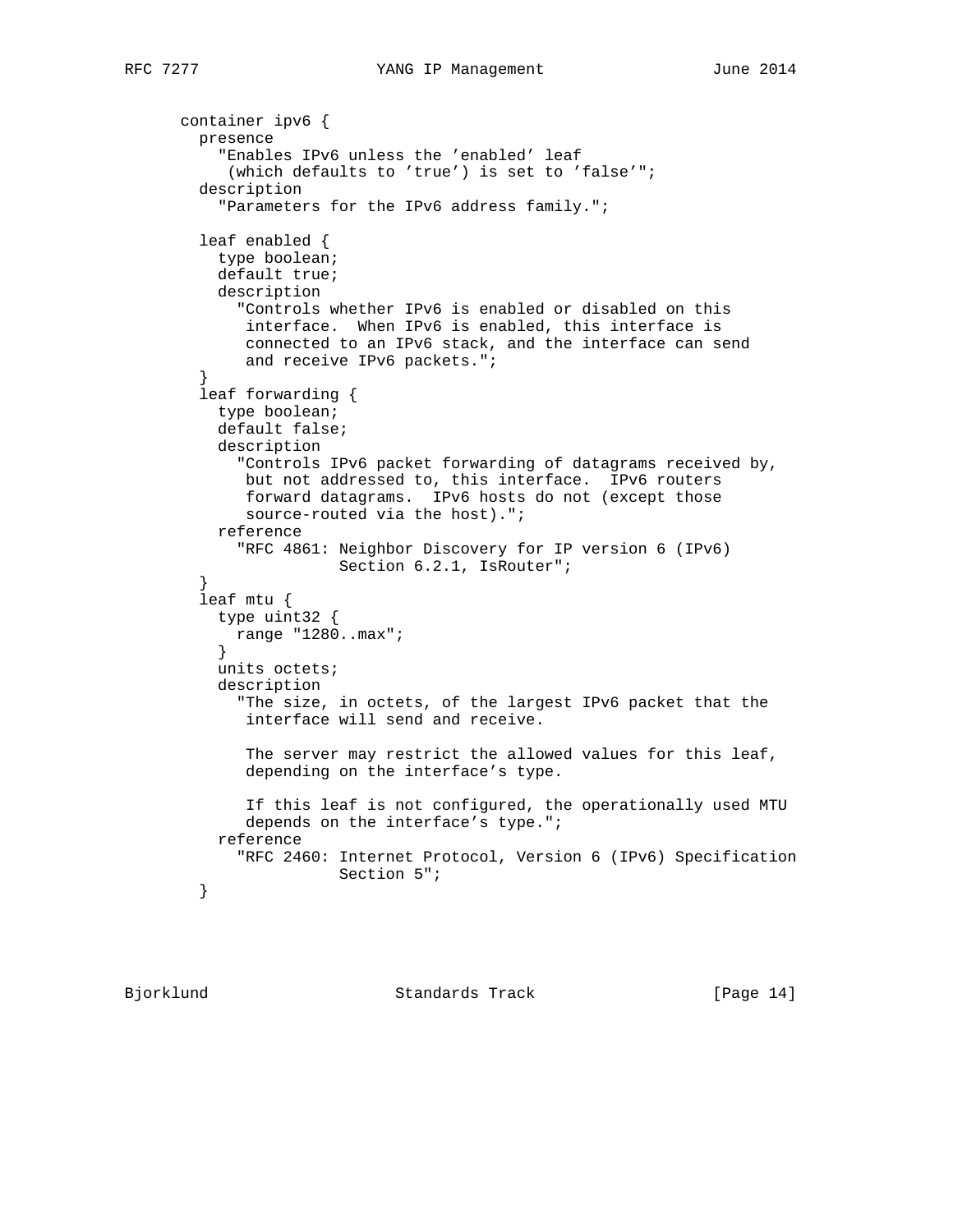```
 list address {
         key "ip";
         description
            "The list of configured IPv6 addresses on the interface.";
         leaf ip {
           type inet:ipv6-address-no-zone;
            description
              "The IPv6 address on the interface.";
}
         leaf prefix-length {
           type uint8 {
             range "0..128";
}
           mandatory true;
           description
             "The length of the subnet prefix.";
       }<br>}
}
        list neighbor {
         key "ip";
         description
            "A list of mappings from IPv6 addresses to
            link-layer addresses.
             Entries in this list are used as static entries in the
            Neighbor Cache.";
         reference
            "RFC 4861: Neighbor Discovery for IP version 6 (IPv6)";
         leaf ip {
           type inet:ipv6-address-no-zone;
           description
             "The IPv6 address of the neighbor node.";
}
         leaf link-layer-address {
           type yang:phys-address;
           mandatory true;
           description
              "The link-layer address of the neighbor node.";
          }
        }
```
Bjorklund Standards Track [Page 15]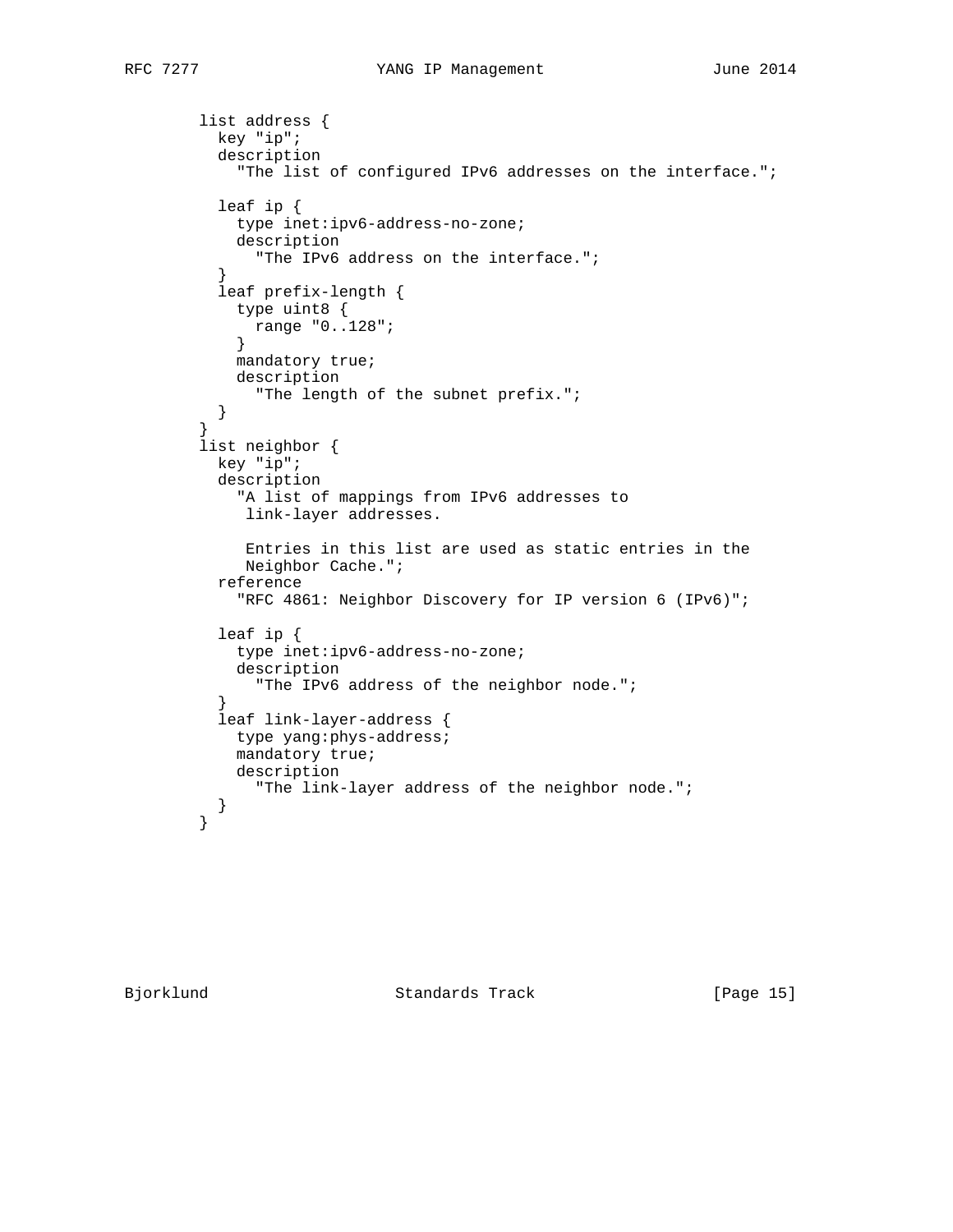```
 leaf dup-addr-detect-transmits {
         type uint32;
         default 1;
         description
            "The number of consecutive Neighbor Solicitation messages
            sent while performing Duplicate Address Detection on a
            tentative address. A value of zero indicates that
            Duplicate Address Detection is not performed on
            tentative addresses. A value of one indicates a single
            transmission with no follow-up retransmissions.";
         reference
            "RFC 4862: IPv6 Stateless Address Autoconfiguration";
        }
       container autoconf {
         description
            "Parameters to control the autoconfiguration of IPv6
            addresses, as described in RFC 4862.";
         reference
            "RFC 4862: IPv6 Stateless Address Autoconfiguration";
         leaf create-global-addresses {
           type boolean;
           default true;
           description
              "If enabled, the host creates global addresses as
               described in RFC 4862.";
           reference
              "RFC 4862: IPv6 Stateless Address Autoconfiguration
                         Section 5.5";
}
         leaf create-temporary-addresses {
           if-feature ipv6-privacy-autoconf;
           type boolean;
           default false;
           description
             "If enabled, the host creates temporary addresses as
              described in RFC 4941.";
           reference
              "RFC 4941: Privacy Extensions for Stateless Address
         Autoconfiguration in IPv6";<br>}
}
```
Bjorklund Standards Track [Page 16]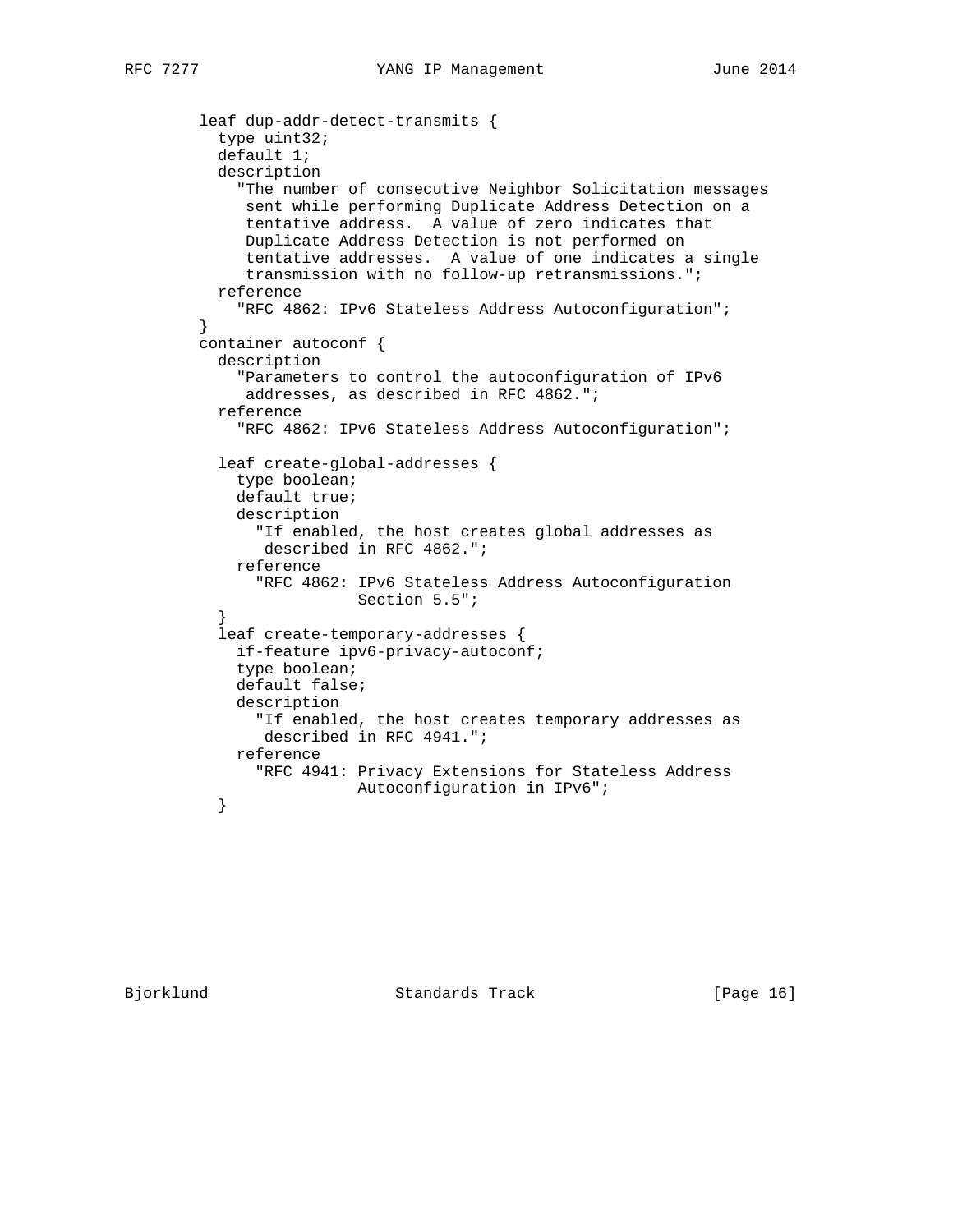```
 leaf temporary-valid-lifetime {
            if-feature ipv6-privacy-autoconf;
            type uint32;
            units "seconds";
            default 604800;
            description
              "The time period during which the temporary address
               is valid.";
            reference
              "RFC 4941: Privacy Extensions for Stateless Address
                         Autoconfiguration in IPv6
                        - TEMP_VALID_LIFETIME";
}
          leaf temporary-preferred-lifetime {
            if-feature ipv6-privacy-autoconf;
            type uint32;
            units "seconds";
            default 86400;
            description
              "The time period during which the temporary address is
               preferred.";
            reference
              "RFC 4941: Privacy Extensions for Stateless Address
                         Autoconfiguration in IPv6
                        - TEMP_PREFERRED_LIFETIME";
          }
        }
      }
    }
    /*
     * Operational state data nodes
     */
   augment "/if:interfaces-state/if:interface" {
     description
        "Data nodes for the operational state of IP on interfaces.";
     container ipv4 {
       presence "Present if IPv4 is enabled on this interface";
       config false;
       description
          "Interface-specific parameters for the IPv4 address family.";
```
Bjorklund Standards Track [Page 17]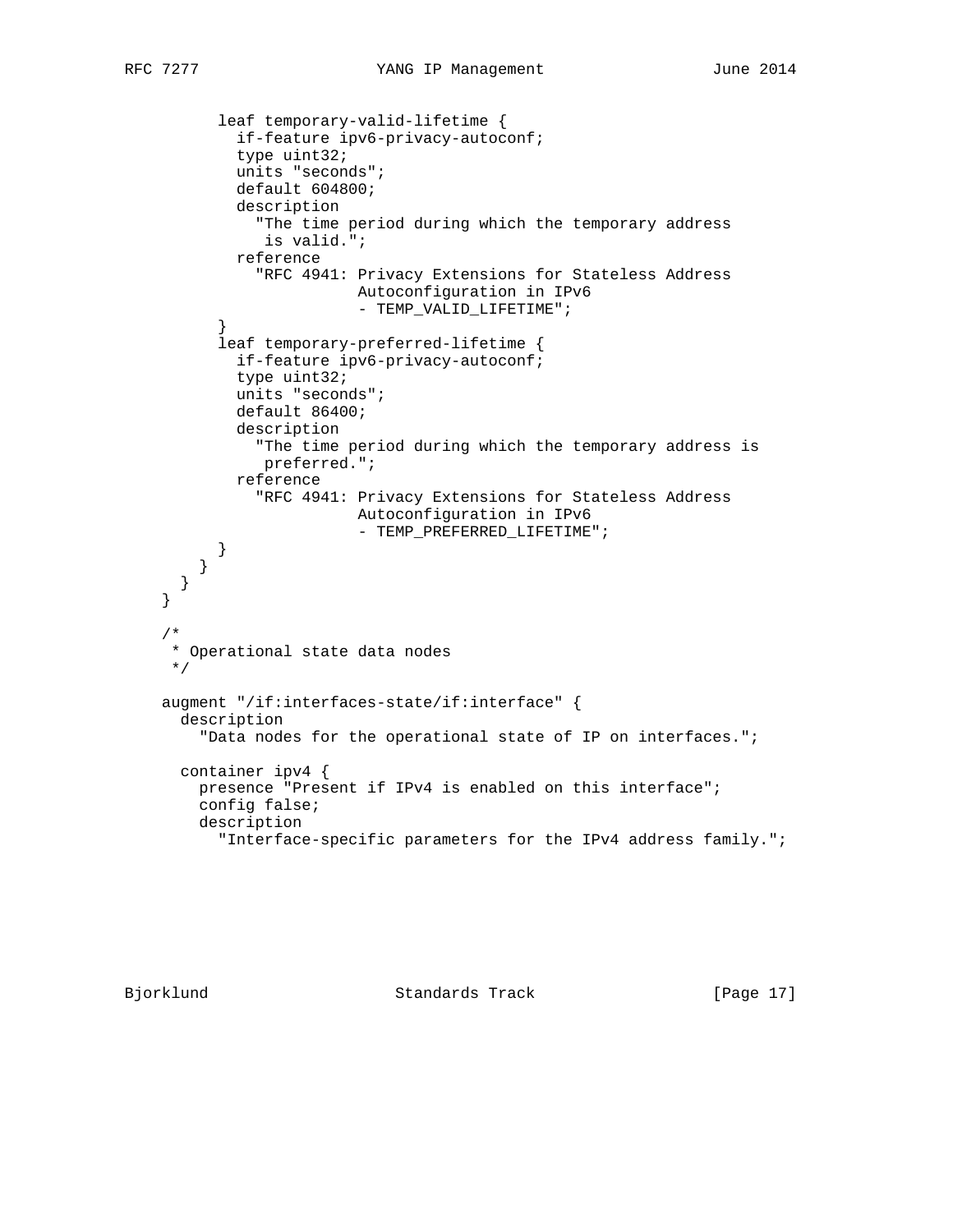```
 leaf forwarding {
         type boolean;
         description
           "Indicates whether IPv4 packet forwarding is enabled or
      disabled on this interface.";<br>}
}
       leaf mtu {
         type uint16 {
          range "68..max";
         }
         units octets;
         description
           "The size, in octets, of the largest IPv4 packet that the
            interface will send and receive.";
         reference
           "RFC 791: Internet Protocol";
}
       list address {
         key "ip";
         description
           "The list of IPv4 addresses on the interface.";
         leaf ip {
           type inet:ipv4-address-no-zone;
           description
             "The IPv4 address on the interface.";
}
         choice subnet {
           description
             "The subnet can be specified as a prefix-length, or,
              if the server supports non-contiguous netmasks, as
             a netmask.";
           leaf prefix-length {
             type uint8 {
              range "0..32";
}
             description
               "The length of the subnet prefix.";
}
           leaf netmask {
             if-feature ipv4-non-contiguous-netmasks;
             type yang:dotted-quad;
             description
               "The subnet specified as a netmask.";
}
}
```
Bjorklund Standards Track [Page 18]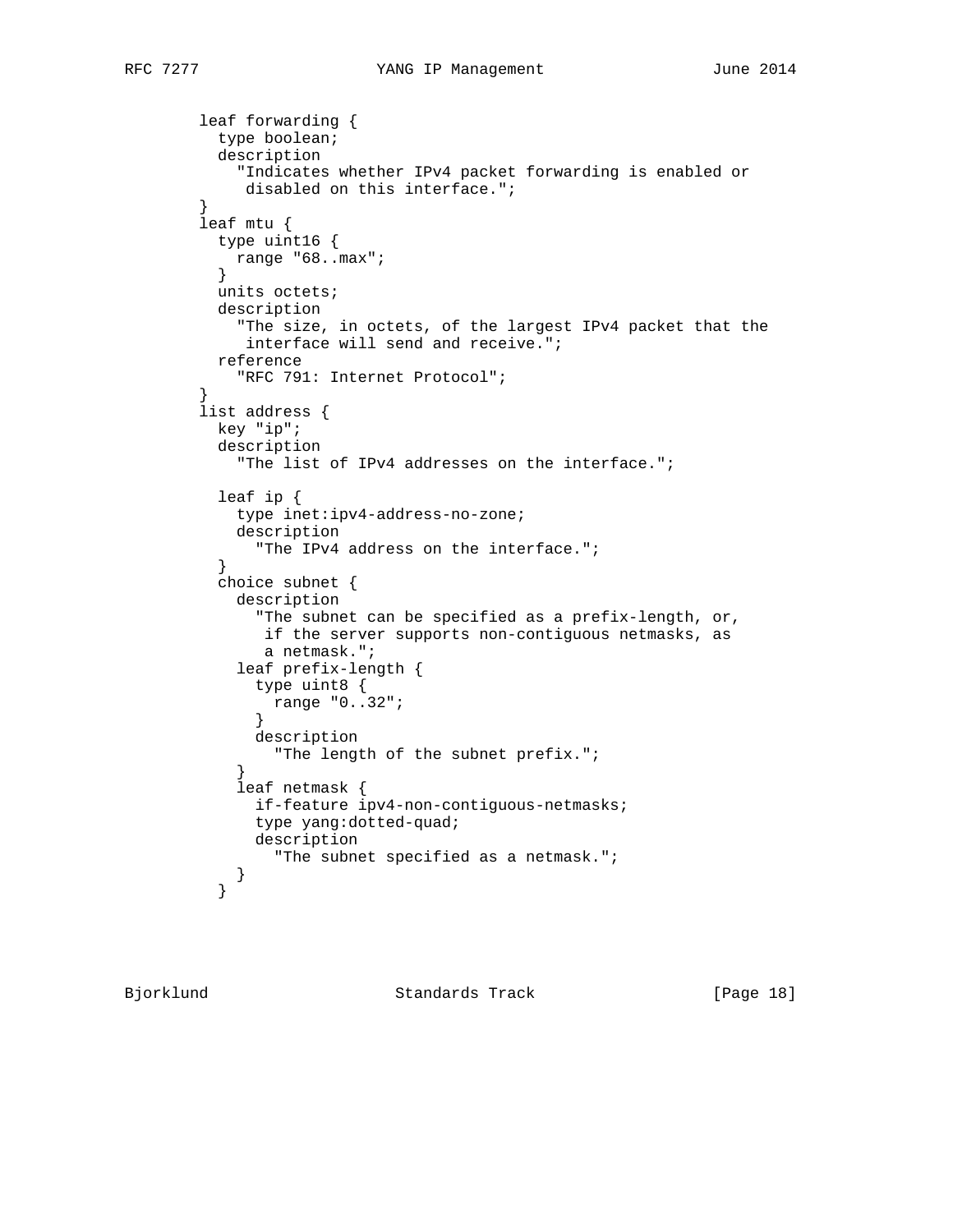```
 leaf origin {
           type ip-address-origin;
           description
              "The origin of this address.";
}
}
       list neighbor {
         key "ip";
         description
           "A list of mappings from IPv4 addresses to
            link-layer addresses.
            This list represents the ARP Cache.";
         reference
            "RFC 826: An Ethernet Address Resolution Protocol";
         leaf ip {
           type inet:ipv4-address-no-zone;
           description
             "The IPv4 address of the neighbor node.";
}
         leaf link-layer-address {
           type yang:phys-address;
           description
             "The link-layer address of the neighbor node.";
}
         leaf origin {
           type neighbor-origin;
           description
             "The origin of this neighbor entry.";
         }
        }
     }
     container ipv6 {
       presence "Present if IPv6 is enabled on this interface";
       config false;
       description
          "Parameters for the IPv6 address family.";
```
Bjorklund Standards Track [Page 19]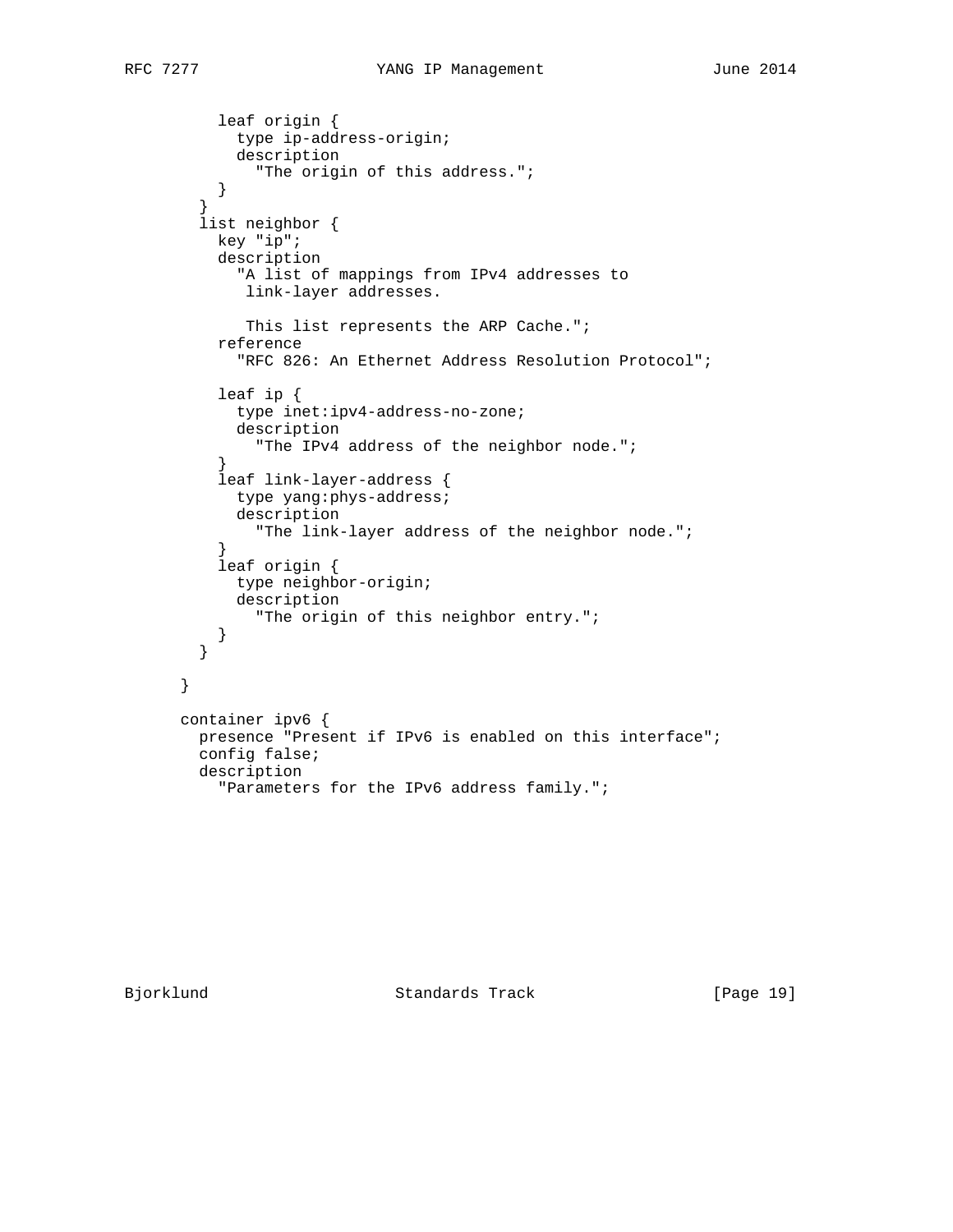```
 leaf forwarding {
         type boolean;
         default false;
         description
           "Indicates whether IPv6 packet forwarding is enabled or
            disabled on this interface.";
         reference
           "RFC 4861: Neighbor Discovery for IP version 6 (IPv6)
                    Section 6.2.1, IsRouter";
       }
       leaf mtu {
         type uint32 {
        range "1280..max";<br>}
}
         units octets;
         description
           "The size, in octets, of the largest IPv6 packet that the
            interface will send and receive.";
         reference
           "RFC 2460: Internet Protocol, Version 6 (IPv6) Specification
                     Section 5";
}
       list address {
         key "ip";
         description
           "The list of IPv6 addresses on the interface.";
         leaf ip {
           type inet:ipv6-address-no-zone;
           description
             "The IPv6 address on the interface.";
}
         leaf prefix-length {
           type uint8 {
            range "0..128";
}
           mandatory true;
           description
             "The length of the subnet prefix.";
}
         leaf origin {
           type ip-address-origin;
           description
        "The origin of this address.";<br>}
}
```
Bjorklund Standards Track [Page 20]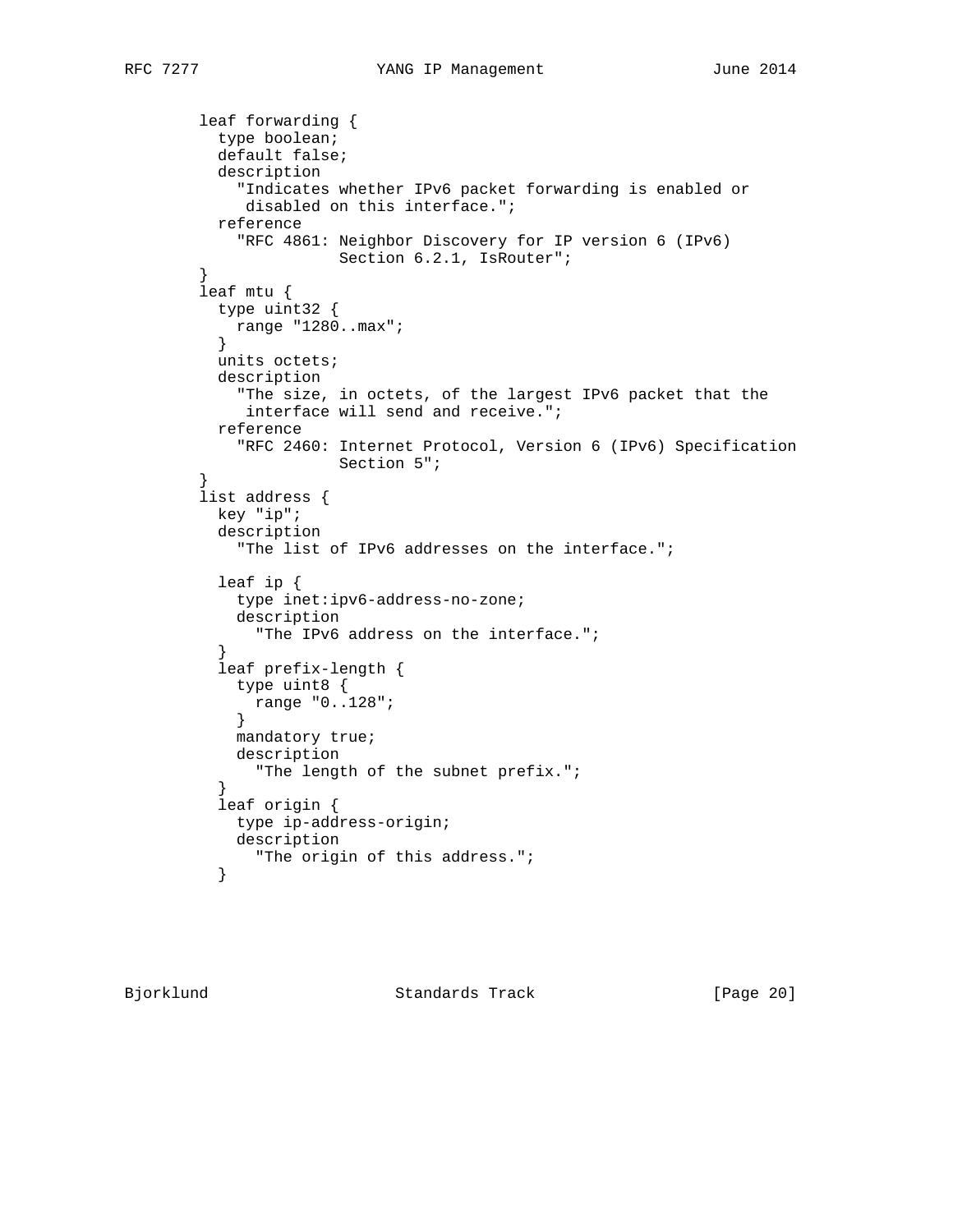```
 leaf status {
           type enumeration {
             enum preferred {
              description
                 "This is a valid address that can appear as the
                destination or source address of a packet.";
}
             enum deprecated {
               description
                 "This is a valid but deprecated address that should
                 no longer be used as a source address in new
                 communications, but packets addressed to such an
            address are processed as expected.";<br>}
}
             enum invalid {
              description
                "This isn't a valid address, and it shouldn't appear
                 as the destination or source address of a packet.";
}
             enum inaccessible {
              description
                 "The address is not accessible because the interface
                 to which this address is assigned is not
            operational.";<br>}
}
             enum unknown {
               description
                 "The status cannot be determined for some reason.";
}
             enum tentative {
              description
                 "The uniqueness of the address on the link is being
                 verified. Addresses in this state should not be
                 used for general communication and should only be
                used to determine the uniqueness of the address.";
}
             enum duplicate {
              description
                "The address has been determined to be non-unique on
            the link and so must not be used.";<br>}
}
```
Bjorklund Standards Track [Page 21]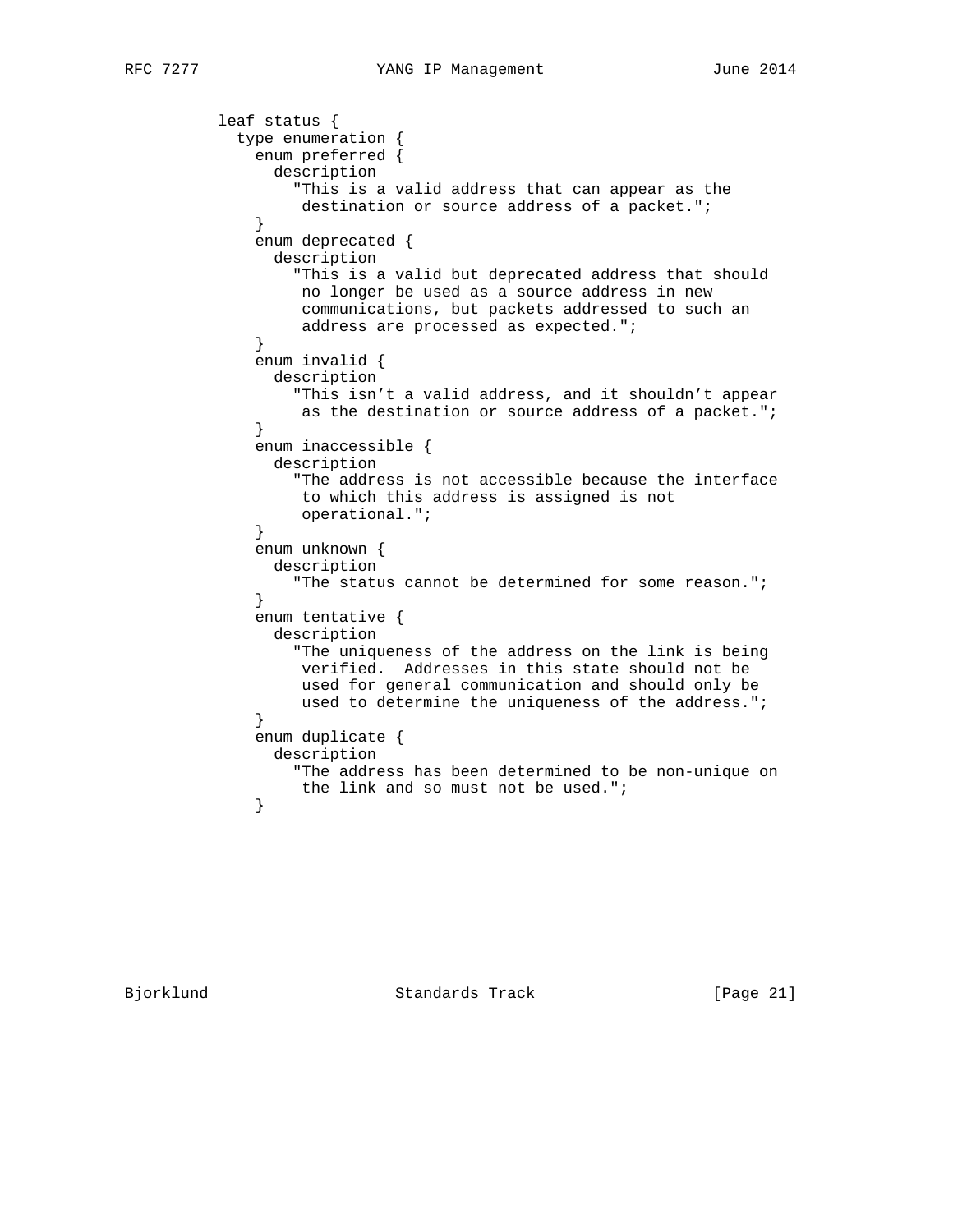```
 enum optimistic {
               description
                  "The address is available for use, subject to
                  restrictions, while its uniqueness on a link is
            being verified.";<br>}
}
}
           description
             "The status of an address. Most of the states correspond
              to states from the IPv6 Stateless Address
              Autoconfiguration protocol.";
           reference
             "RFC 4293: Management Information Base for the
                        Internet Protocol (IP)
                         - IpAddressStatusTC
              RFC 4862: IPv6 Stateless Address Autoconfiguration";
       \begin{matrix} \end{matrix} }
       list neighbor {
         key "ip";
         description
           "A list of mappings from IPv6 addresses to
            link-layer addresses.
           This list represents the Neighbor Cache.";
         reference
            "RFC 4861: Neighbor Discovery for IP version 6 (IPv6)";
         leaf ip {
           type inet:ipv6-address-no-zone;
           description
             "The IPv6 address of the neighbor node.";
}
         leaf link-layer-address {
           type yang:phys-address;
           description
             "The link-layer address of the neighbor node.";
}
          leaf origin {
           type neighbor-origin;
           description
             "The origin of this neighbor entry.";
}
         leaf is-router {
           type empty;
           description
          "Indicates that the neighbor node acts as a router.";
}
```
Bjorklund Standards Track [Page 22]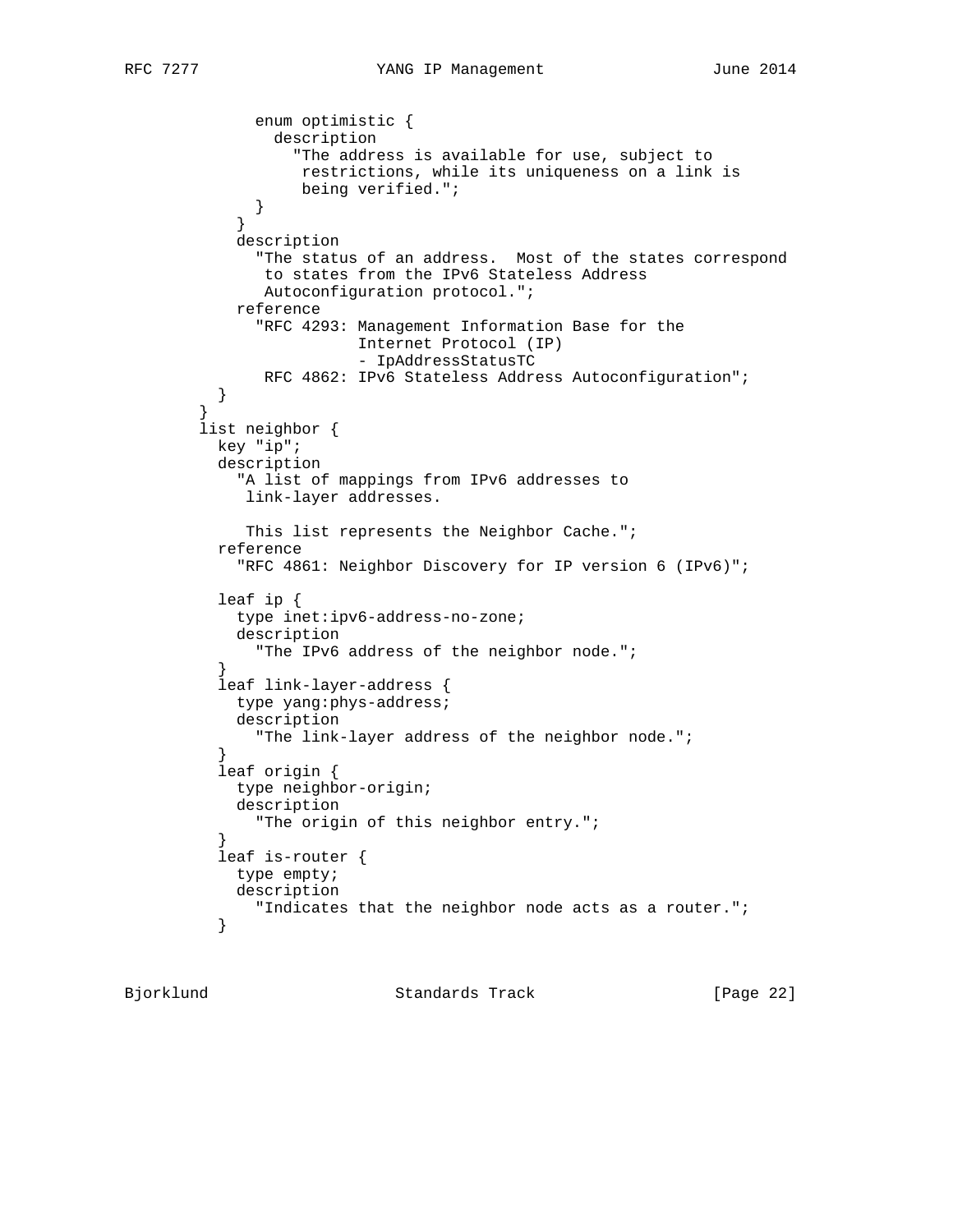```
 leaf state {
           type enumeration {
             enum incomplete {
               description
                 "Address resolution is in progress, and the link-layer
                  address of the neighbor has not yet been
                  determined.";
}
             enum reachable {
               description
                 "Roughly speaking, the neighbor is known to have been
            reachable recently (within tens of seconds ago).";<br>}
}
             enum stale {
               description
                 "The neighbor is no longer known to be reachable, but
                  until traffic is sent to the neighbor no attempt
                  should be made to verify its reachability.";
}
             enum delay {
               description
                 "The neighbor is no longer known to be reachable, and
                  traffic has recently been sent to the neighbor.
                  Rather than probe the neighbor immediately, however,
                  delay sending probes for a short while in order to
                  give upper-layer protocols a chance to provide
                  reachability confirmation.";
}
             enum probe {
               description
                 "The neighbor is no longer known to be reachable, and
                  unicast Neighbor Solicitation probes are being sent
            to verify reachability.";<br>}
}
}
           description
             "The Neighbor Unreachability Detection state of this
              entry.";
           reference
             "RFC 4861: Neighbor Discovery for IP version 6 (IPv6)
                        Section 7.3.2";
         }
      }
     }
  <CODE ENDS>
```
 } }

Bjorklund Standards Track [Page 23]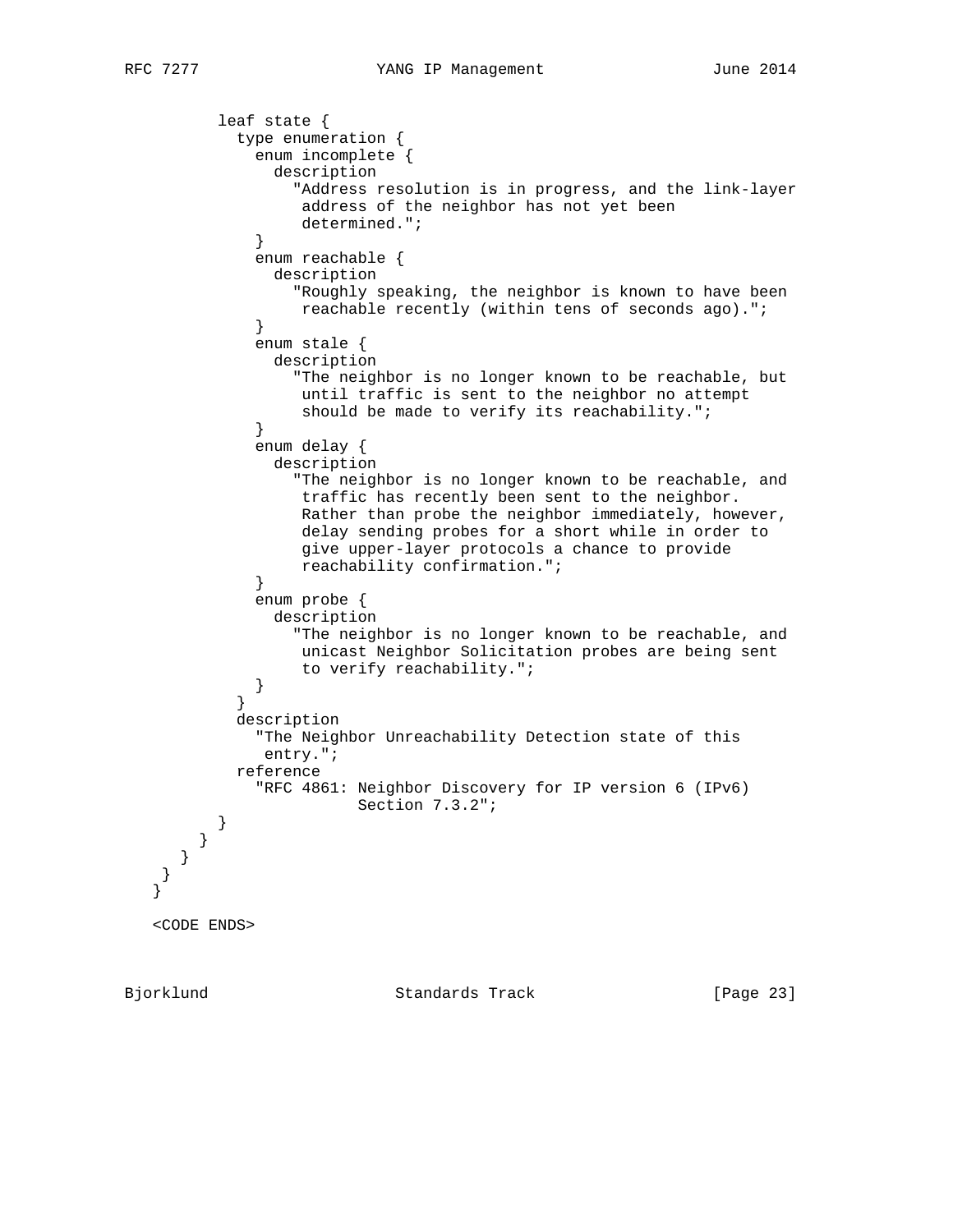## 5. IANA Considerations

 This document registers a URI in the "IETF XML Registry" [RFC3688]. Following the format in RFC 3688, the following registration has been made.

 URI: urn:ietf:params:xml:ns:yang:ietf-ip Registrant Contact: The NETMOD WG of the IETF.

XML: N/A; the requested URI is an XML namespace.

 This document registers a YANG module in the "YANG Module Names" registry [RFC6020].

| Name:      | ietf-ip                                                                       |
|------------|-------------------------------------------------------------------------------|
| Namespace: | $urn: \text{ietf:params:} \text{xml:} \text{ns:} \text{yang:} \text{ietf-ip}$ |
| Prefix:    | ıр                                                                            |
| Reference: | RFC 7277                                                                      |
|            |                                                                               |

6. Security Considerations

 The YANG module defined in this memo is designed to be accessed via the NETCONF protocol [RFC6241]. The lowest NETCONF layer is the secure transport layer and the mandatory-to-implement secure transport is SSH [RFC6242]. The NETCONF access control model [RFC6536] provides the means to restrict access for particular NETCONF users to a pre-configured subset of all available NETCONF protocol operations and content.

 There are a number of data nodes defined in the YANG module which are writable/creatable/deletable (i.e., config true, which is the default). These data nodes may be considered sensitive or vulnerable in some network environments. Write operations (e.g., edit-config) to these data nodes without proper protection can have a negative effect on network operations. These are the subtrees and data nodes and their sensitivity/vulnerability:

 ipv4/enabled and ipv6/enabled: These leafs are used to enable or disable IPv4 and IPv6 on a specific interface. By enabling a protocol on an interface, an attacker might be able to create an unsecured path into a node (or through it if routing is also enabled). By disabling a protocol on an interface, an attacker might be able to force packets to be routed through some other interface or deny access to some or all of the network via that protocol.

Bjorklund Standards Track [Page 24]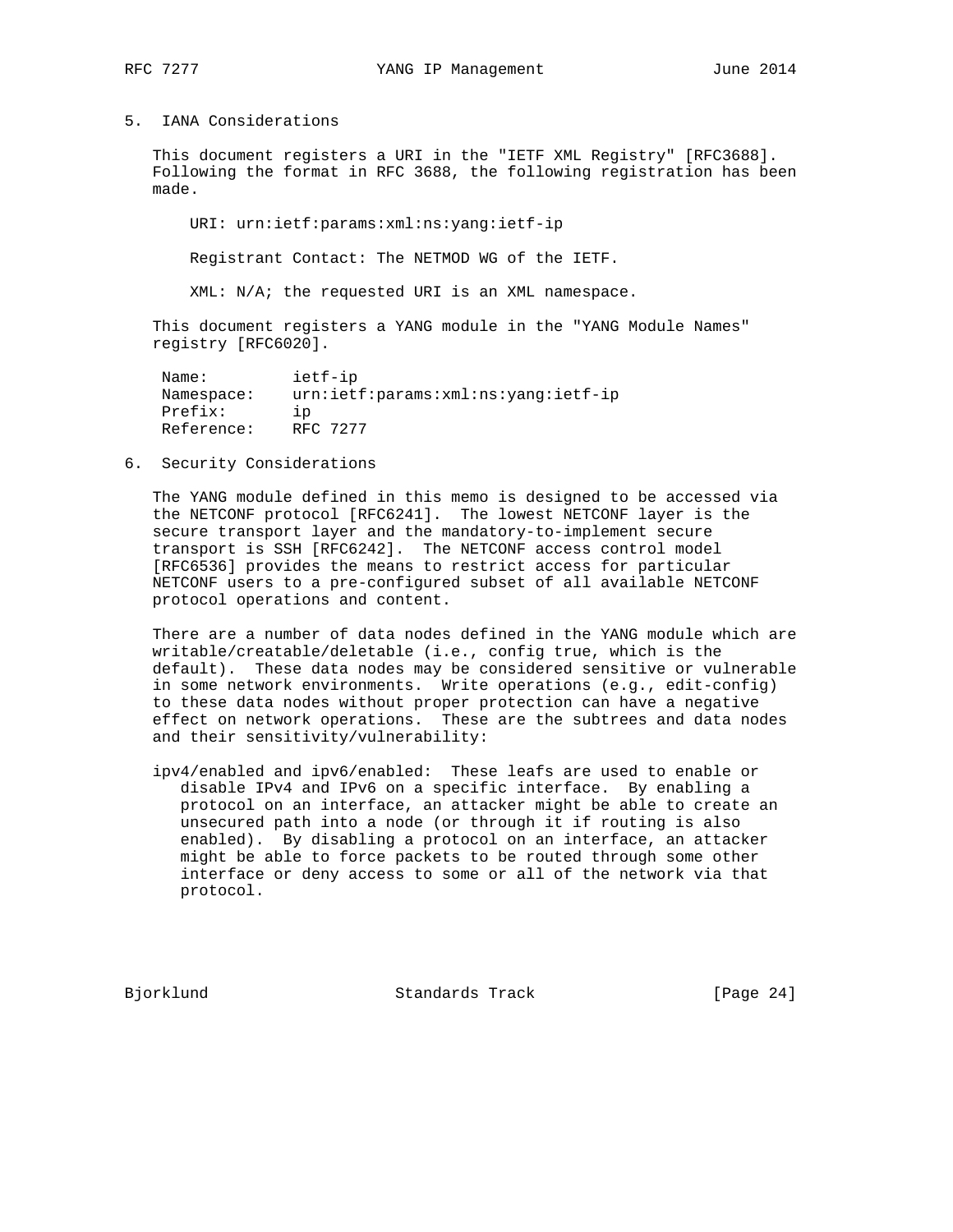- ipv4/address and ipv6/address: These lists specify the configured IP addresses on an interface. By modifying this information, an attacker can cause a node to either ignore messages destined to it or accept (at least at the IP layer) messages it would otherwise ignore. The use of filtering or security associations may reduce the potential damage in the latter case.
- ipv4/forwarding and ipv6/forwarding: These leafs allow a client to enable or disable the forwarding functions on the entity. By disabling the forwarding functions, an attacker would possibly be able to deny service to users. By enabling the forwarding functions, an attacker could open a conduit into an area. This might result in the area providing transit for packets it shouldn't, or it might allow the attacker access to the area, bypassing security safeguards.
- ipv6/autoconf: The leafs in this branch control the autoconfiguration of IPv6 addresses and, in particular, whether or not temporary addresses are used. By modifying the corresponding leafs, an attacker might impact the addresses used by a node and thus indirectly the privacy of the users using the node.
- ipv4/mtu and ipv6/mtu: Setting these leafs to very small values can be used to slow down interfaces.
- 7. Acknowledgments

 The author wishes to thank Jeffrey Lange, Ladislav Lhotka, Juergen Schoenwaelder, and Dave Thaler for their helpful comments.

- 8. References
- 8.1. Normative References
	- [RFC0791] Postel, J., "Internet Protocol", STD 5, RFC 791, September 1981.
	- [RFC2460] Deering, S. and R. Hinden, "Internet Protocol, Version 6 (IPv6) Specification", RFC 2460, December 1998.
	- [RFC3688] Mealling, M., "The IETF XML Registry", BCP 81, RFC 3688, January 2004.
	- [RFC4861] Narten, T., Nordmark, E., Simpson, W., and H. Soliman, "Neighbor Discovery for IP version 6 (IPv6)", RFC 4861, September 2007.

Bjorklund Standards Track [Page 25]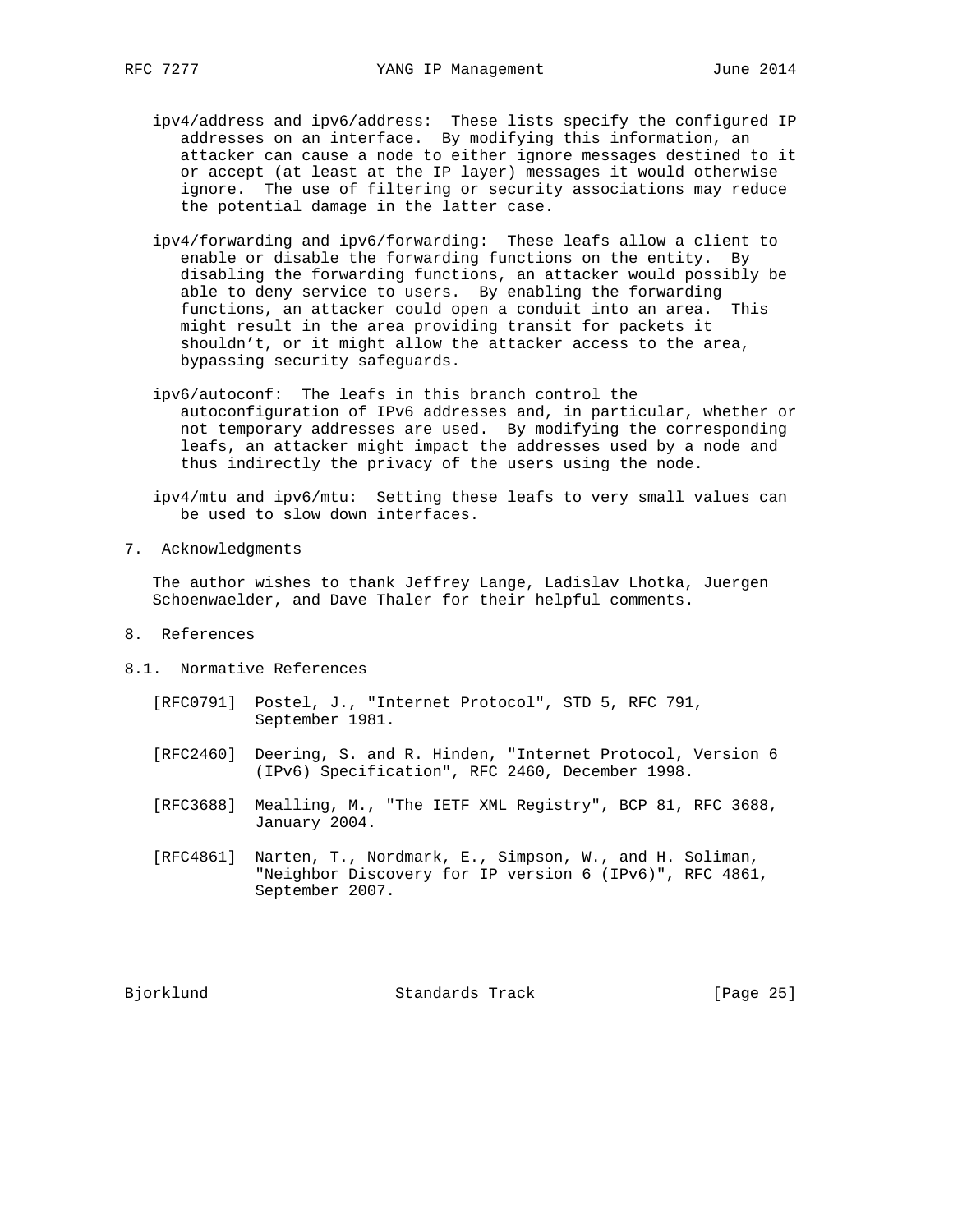- [RFC4862] Thomson, S., Narten, T., and T. Jinmei, "IPv6 Stateless Address Autoconfiguration", RFC 4862, September 2007.
- [RFC4941] Narten, T., Draves, R., and S. Krishnan, "Privacy Extensions for Stateless Address Autoconfiguration in IPv6", RFC 4941, September 2007.
- [RFC6020] Bjorklund, M., "YANG A Data Modeling Language for the Network Configuration Protocol (NETCONF)", RFC 6020, October 2010.
- [RFC6241] Enns, R., Bjorklund, M., Schoenwaelder, J., and A. Bierman, "Network Configuration Protocol (NETCONF)", RFC 6241, June 2011.
- [RFC6991] Schoenwaelder, J., "Common YANG Data Types", RFC 6991, July 2013.
- [RFC7223] Bjorklund, M., "A YANG Data Model for Interface Management", RFC 7223, May 2014.
- [XML] Bray, T., Paoli, J., Sperberg-McQueen, C., Maler, E., and F. Yergeau, "Extensible Markup Language (XML) 1.0 (Fifth Edition)", W3C Recommendation, November 2008, <http://www.w3.org/TR/xml/>.
- 8.2. Informative References
	- [RFC0826] Plummer, D., "Ethernet Address Resolution Protocol: Or converting network protocol addresses to 48.bit Ethernet address for transmission on Ethernet hardware", STD 37, RFC 826, November 1982.
	- [RFC4293] Routhier, S., "Management Information Base for the Internet Protocol (IP)", RFC 4293, April 2006.
	- [RFC6242] Wasserman, M., "Using the NETCONF Protocol over Secure Shell (SSH)", RFC 6242, June 2011.
	- [RFC6536] Bierman, A. and M. Bjorklund, "Network Configuration Protocol (NETCONF) Access Control Model", RFC 6536, March 2012.

Bjorklund Standards Track [Page 26]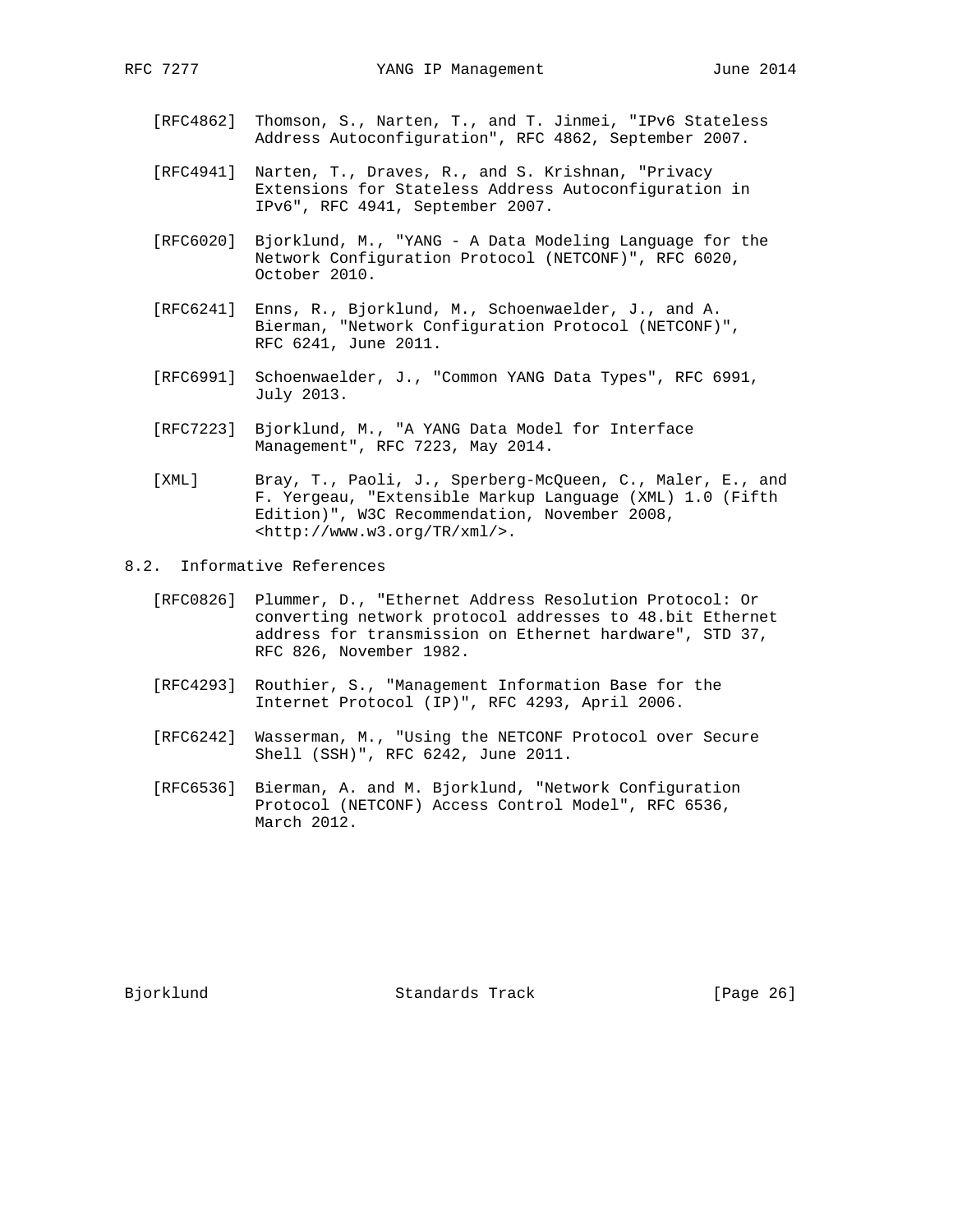[RFC7217] Gont, F., "A Method for Generating Semantically Opaque Interface Identifiers with IPv6 Stateless Address Autoconfiguration (SLAAC)", RFC 7217, April 2014.

[ROUTING-MGMT]

 Lhotka, L., "A YANG Data Model for Routing Management", Work in Progress, May 2014.

Bjorklund Standards Track [Page 27]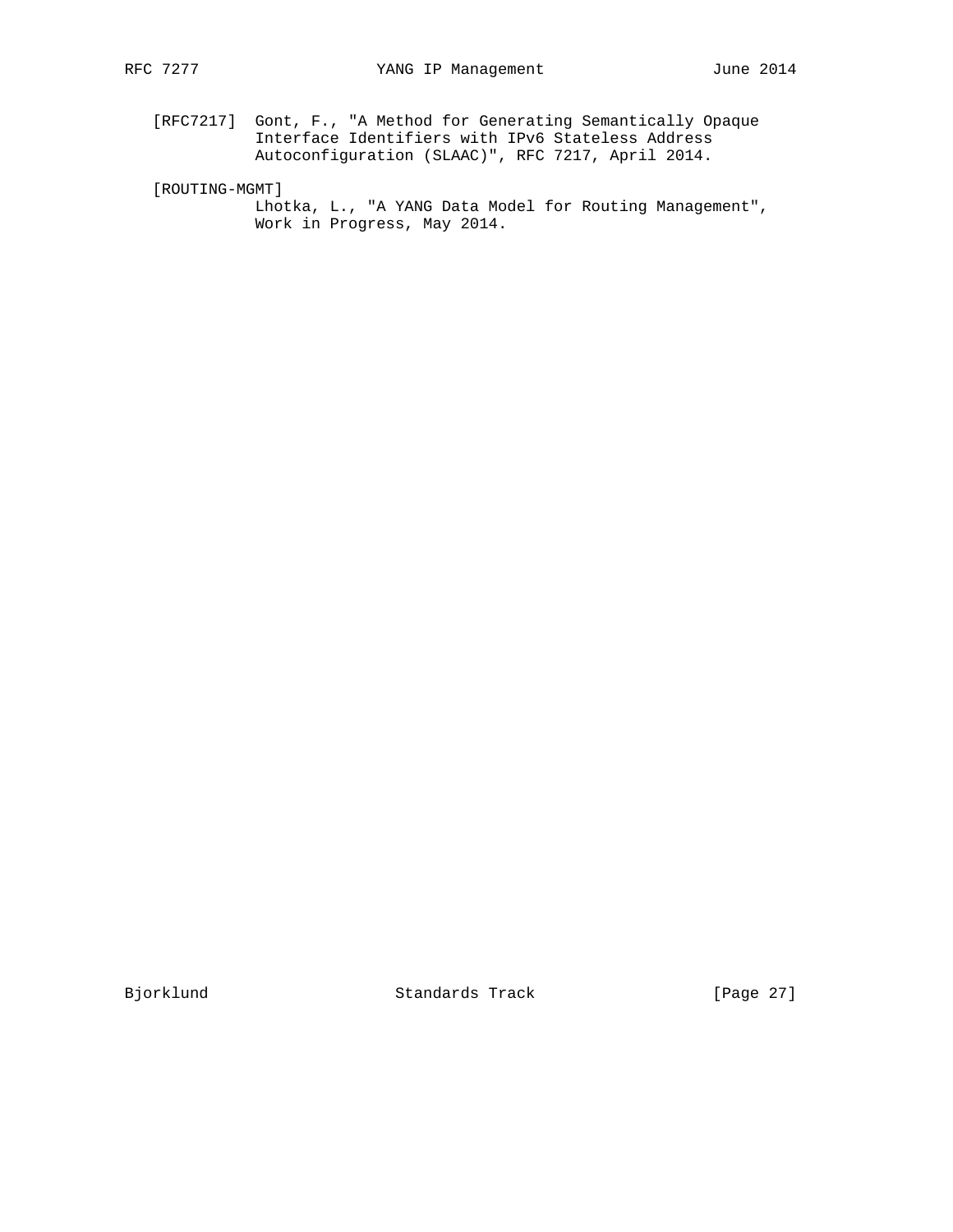```
Appendix A. Example: NETCONF <get> Reply
  This section gives an example of a reply to the NETCONF <get> request
   for a device that implements the data model defined in this document.
   The example is written in XML [XML].
   <rpc-reply
      xmlns="urn:ietf:params:xml:ns:netconf:base:1.0"
      message-id="101">
    <data>
      <interfaces
          xmlns="urn:ietf:params:xml:ns:yang:ietf-interfaces"
          xmlns:ianaift="urn:ietf:params:xml:ns:yang:iana-if-type">
        <interface>
          <name>eth0</name>
          <type>ianaift:ethernetCsmacd</type>
          <ipv4 xmlns="urn:ietf:params:xml:ns:yang:ietf-ip">
            <address>
              <ip>192.0.2.1</ip>
              <prefix-length>24</prefix-length>
            </address>
         \langleipv4>
          <ipv6 xmlns="urn:ietf:params:xml:ns:yang:ietf-ip">
            <mtu>1280</mtu>
            <address>
              <ip>2001:db8::10</ip>
              <prefix-length>32</prefix-length>
            </address>
            <dup-addr-detect-transmits>0</dup-addr-detect-transmits>
          </ipv6>
        </interface>
      </interfaces>
      <interfaces-state
          xmlns="urn:ietf:params:xml:ns:yang:ietf-interfaces"
          xmlns:ianaift="urn:ietf:params:xml:ns:yang:iana-if-type">
        <interface>
          <name>eth0</name>
          <type>ianaift:ethernetCsmacd</type>
          <!-- other parameters from ietf-interfaces omitted -->
```
Bjorklund Standards Track [Page 28]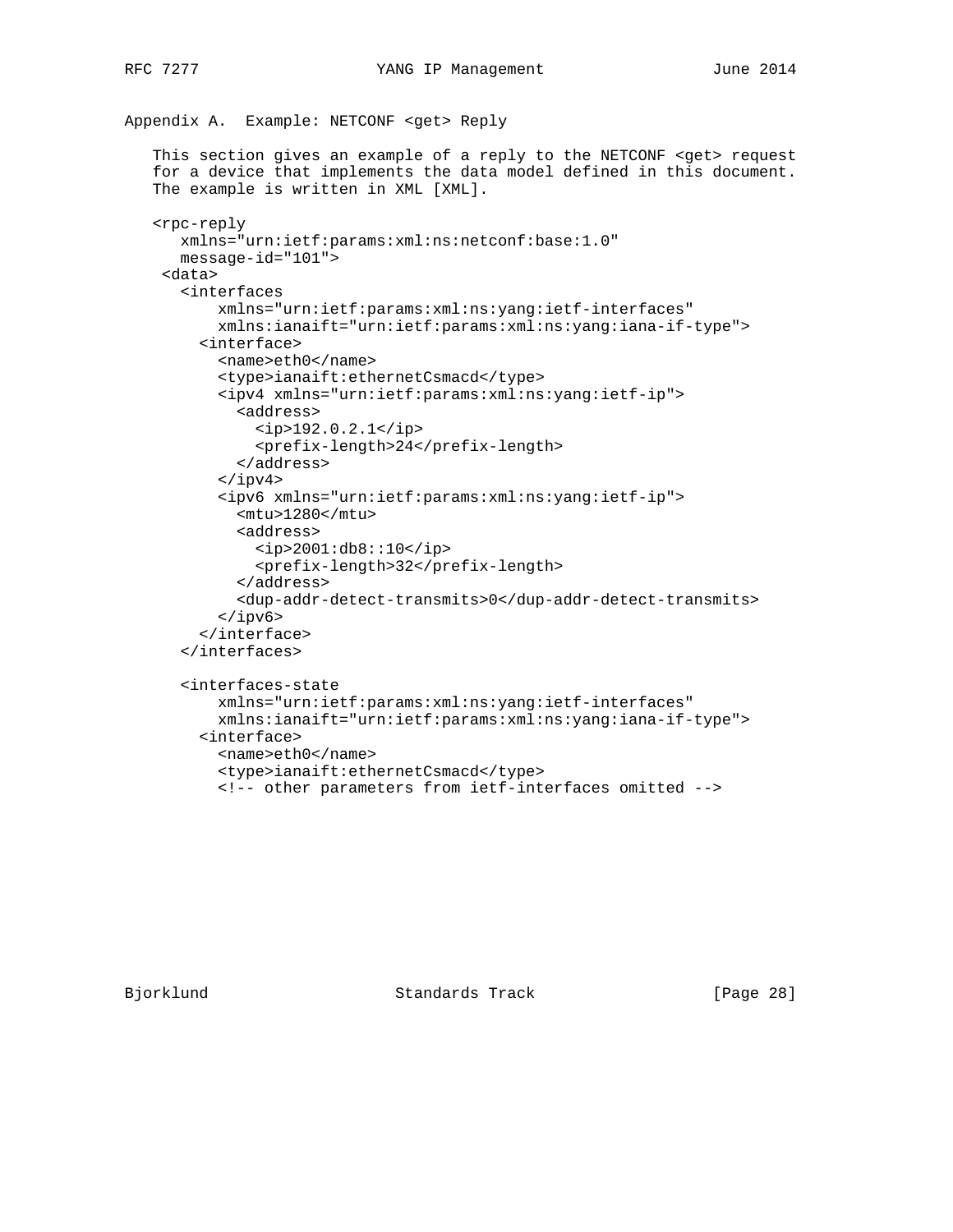```
 <ipv4 xmlns="urn:ietf:params:xml:ns:yang:ietf-ip">
         <forwarding>false</forwarding>
         <mtu>1500</mtu>
         <address>
          <ip>192.0.2.1</i><i><i>(ip)</i> <prefix-length>24</prefix-length>
           <origin>static</origin>
         </address>
         <neighbor>
           <ip>192.0.2.2</ip>
           <link-layer-address>00:01:02:03:04:05</link-layer-address>
         </neighbor>
       </ipv4>
       <ipv6 xmlns="urn:ietf:params:xml:ns:yang:ietf-ip">
         <forwarding>false</forwarding>
         <mtu>1500</mtu>
         <address>
           <ip>2001:db8::10</ip>
           <prefix-length>32</prefix-length>
           <origin>static</origin>
           <status>preferred</status>
         </address>
         <address>
           <ip>2001:db8::1:100</ip>
           <prefix-length>32</prefix-length>
           <origin>dhcp</origin>
           <status>preferred</status>
         </address>
         <neighbor>
          <ip>2001:db8::1</sup>/<ip> <link-layer-address>00:01:02:03:04:05</link-layer-address>
           <origin>dynamic</origin>
           <is-router/>
           <state>reachable</state>
         </neighbor>
         <neighbor>
          <ip>2001:db8::4</ip>
           <origin>dynamic</origin>
           <state>incomplete</state>
         </neighbor>
       </ipv6>
     </interface>
   </interfaces-state>
 </data>
</rpc-reply>
```
Bjorklund Standards Track [Page 29]